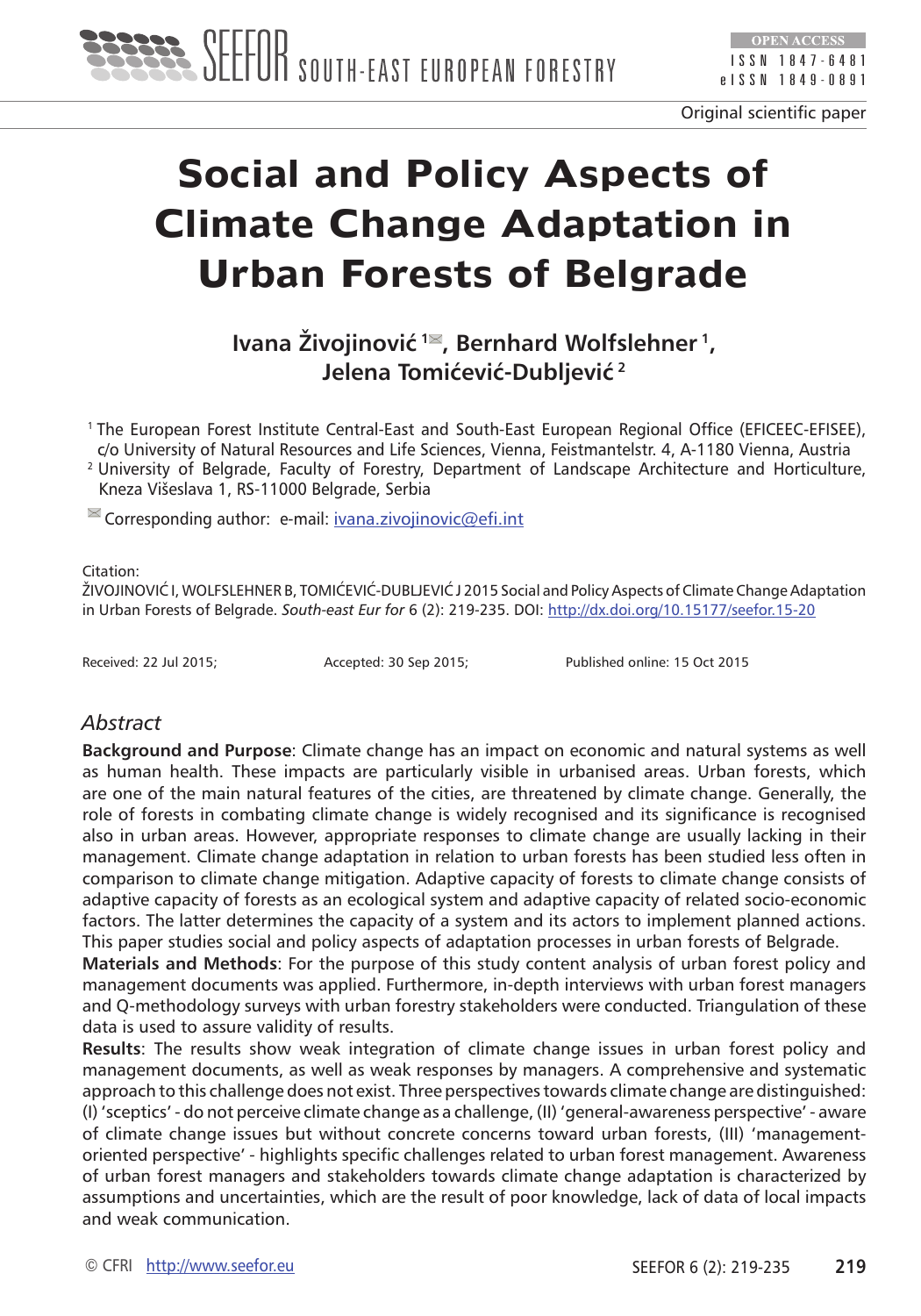**Conclusions:** The results indicate the need for building urban forestry institutional and human capacities for creating effective climate change adaptation responses, which will lead to better understanding of challenges posed by climate change and ability to make the trade-offs between possible decisions.

**Keywords:** awareness, urban forest management, climate communication, adaptation measures, institutional and human capacity, Serbia

#### **INTRODUCTION**

In the last century the global urban population has increased rapidly from 746 million in 1950 to over 3.9 billion in 2014 [1]. In Europe, 73% of the population lives in urban areas [1]. Population growth, together with technological development and increased consumption levels, has increased the pressure on urban centres, its natural resources and ecological systems [2]. Climate change is a major challenge today's society needs to cope with, especially as it has been proven that human activities have been the dominant cause of it [3]. The Fifth Assessment Report of the Intergovernmental Panel on Climate Change (IPCC) has confirmed the important role of cities in the development and delivery of climate change responses, as cities are in many ways affected by climate change and are a focal point of vulnerability, as their functioning relies on complex infrastructures [3, 4]. Urban forests are part of a green infrastructure which is one element that can contribute to climate change adaptation in cities [5]. However, the role of cities [3] and its green infrastructure is still marginally studied in relation to variety of issues related to climate change. So far mitigation actions have been supported by a wide range of policies in various sectors [6], while adaptation has only become prominent lately.

'Urban forests' in this paper implies all forests and other tree-based green areas (e.g. parks, tree alleys) that are situated within the administrative border of a city [7, 8]. Urban forests contribute to mitigating climate change in many ways: by controlling greenhouse gases (GHGs) emissions, the shading effect on buildings (reduces energy use and carbon emissions), by regulating the urban microclimate (reducing albedo, providing shade and cover) and the hydrological regime of cities [9-11]. At the same time, urban forests are becoming highly threatened by climate change [4]. Assessing the vulnerability of urban forestry systems is essential for adaptation processes and their long-term sustainable development [5]. Adaptation mainly is a matter of local importance [12, 13] and promotes the implementation of measures which are useful in the present, and at the same time reduce the risk of unacceptable losses in the future [13, 14]. FAO [15] sees adaptive forest management as an essential for addressing arising challenges and reducing forest vulnerability. In adaptive management various measures can be included: selection of drought-tolerant or pestresistant species, use of stock from a range of provenances, assisting natural regeneration of functional species, and measures targeted to individual requirements of single species [15- 17]. All of these measures need to be adapted to site specific forest conditions [15].

Adaptive capacity of urban forests comprises adaptive capacity of forests as ecological systems and adaptive capacity of socio-economic factors of urban forestry. Adaptive capacity of socio-economic factors determines the capability of systems and its actors to implement planned actions. "Adaptive organizations that incorporate organizational learning enhance social capital through internal and external linkages, partnerships, and networks, and make room for innovation and multi-directional information flow" are needed nowadays [7, p6]. Effective urban forest management with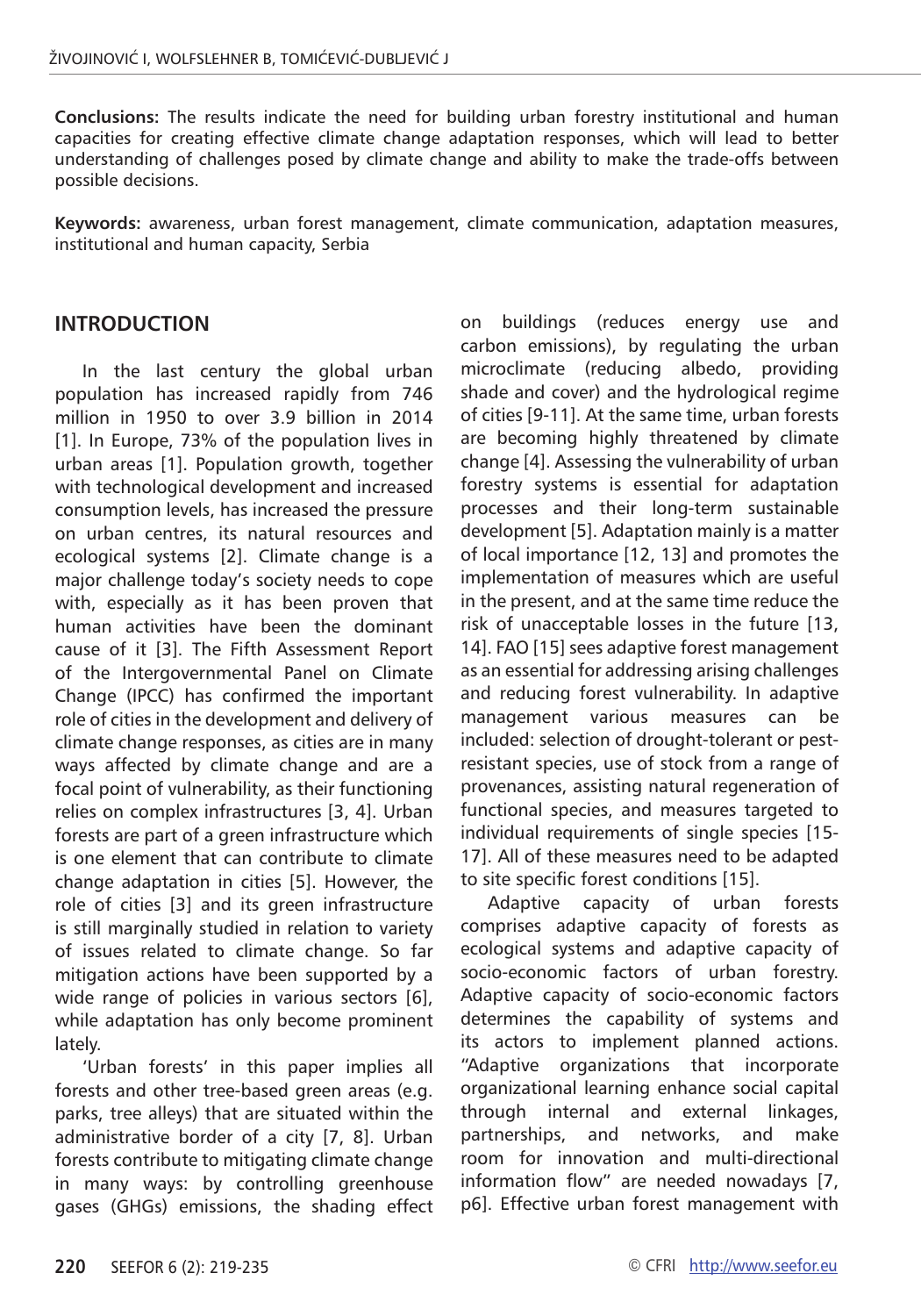regard to climate change must be responsive to a wide variety of economic, social, political and environmental circumstances [13]. Thus, effective communication on climate change is very important [18]. Developing a dialogue within and out of the urban forest management community is essential, and will increase the range of possible actions [13]. It is recognised that climate change ultimately requires a national response, and that much more attention must be given to how decisions are made [19] and how decision-makers value expected risks and benefits [20]. Planning for climate adaptation requires comparison of decision options, and these should be based on relevant scientific results which are effectively communicated and perceived [20]. Perception is recognised as an active process of understanding, through which people construct their own version of reality [19] and therefore influences decisions.

Belgrade is the capital of Serbia and has faced enlargement and an intensive urbanisation process in the last decades, mainly at the expense of green areas [21]. In the last 50 years, an increase in mean annual temperature has been observed in all parts of Belgrade (up to 0.04  $°C/yr$ ), as well as for precipitation (up to 1.7 mm/yr) [22], which demonstrate a demand for climate change adaptation strategies in all sectors (including urban forestry) in Belgrade [23]. The protection of existing and the planning of new urban forests, as well as creation of responses to climate change, is identified as need by city administration [24].

This paper focuses primarily on social and policy aspects of adaptation processes in urban forestry in Belgrade. By applying mixed methods research, it aims to understand: (i) current climate change adaptation practices in urban forest management of Belgrade, and (ii) perceptions of various urban forestry stakeholders toward the issue. Following research questions are addressed: 1) to what degree do urban forest management plans integrate climate change adaptation measures?; 2) how do urban forest related policy documents take climate change in consideration?; 3) and what are the perceptions of urban forestry stakeholders regarding climate change adaptation in urban forestry of Belarade?

## **METHODS**

In this research following methods were applied: content analysis of relevant policy and management documents, in-depth interviews and Q-methodology surveys. Triangulation of the data is used to assure the validity of results, and to control possible weaknesses and biases. For the purpose of this research a case study approach has been implemented [25], with urban forests of the city of Belgrade as a selected case.

## **Analysis of Documents**

Urban forest related policy and management documents (Table 1) are analysed by content analysis [26]. Searched aspects were: (i) the contribution of urban forests to mitigating/adapting to climate change; (ii) the vulnerability of urban forests to climate change; (iii) climate change impacts on urban forests and (iv) climate change adaptation measures considered as important for urban forests management. It is analysed whether these aspects appear directly or indirectly in the documents and how detailed they are presented.

## **In-Depth Interviews**

In-depth interviews were conducted with six urban forestry managers of two main management bodies in Belgrade. Two interviews were conducted with the heads of the management units and other four interviewees were chosen with the snowball technique. The selection criterion was that all were in charge of developing management plans for forests in Belgrade. The interviews were conducted in May 2012, with an average length of 45 minutes. All interviews started with the question whether the managers were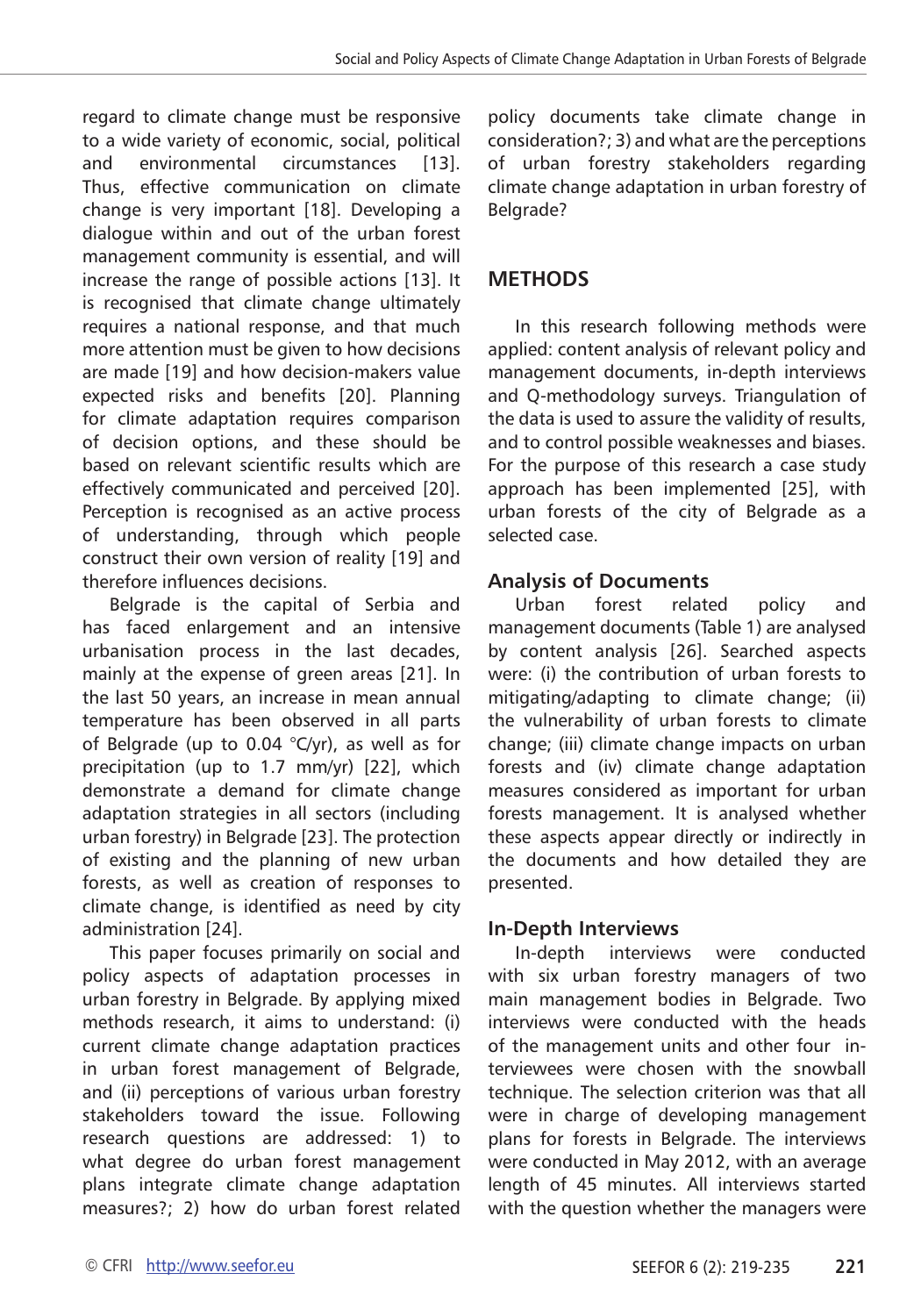|                       | TABLE 1. Aspects related to climate change from analysed urban forest management and policy documents              |                    |          |                       |                       |                                                        |                                                                                                                                                                                                                                                                                                                                                                                                                                                                                                                                          |
|-----------------------|--------------------------------------------------------------------------------------------------------------------|--------------------|----------|-----------------------|-----------------------|--------------------------------------------------------|------------------------------------------------------------------------------------------------------------------------------------------------------------------------------------------------------------------------------------------------------------------------------------------------------------------------------------------------------------------------------------------------------------------------------------------------------------------------------------------------------------------------------------------|
| 222                   | Name of document                                                                                                   | passing<br>Year of | Level    | Mitigation<br>aspects | Adaptation<br>aspects | forest mentioned<br>Type of urban                      | mitigation or adaptation to climate change<br>Quotes from documents in relation to                                                                                                                                                                                                                                                                                                                                                                                                                                                       |
|                       | Law on Forests of the<br>Republic of Serbia                                                                        | 2010               | national | $\ddot{}$             | $\div$                | (forest in general)<br>$+/-$                           | " potential of the forests must be enhanced for mitigation of<br>climate change" [39]                                                                                                                                                                                                                                                                                                                                                                                                                                                    |
| SEEFOR 6 (2): 219-235 | Strategy of the Republic<br>Forest Development<br>of Serbia                                                        | 2006               | national | +                     | $\div$                | (forest in general)<br>$\div$                          | mitigation  and, in this sense, carbon sequestration. Efforts<br>The Government will () support the research and analysis<br>pursuant to the UNFCCC and Kyoto Protocol, and thus create the<br>Forests have an irreplaceable role in the climate change<br>should be made to increase permanently the forest capacity" [40]<br>of the potential scope and methods of carbon sinks in forests,<br>promote the efficient generation and consumption of bio-energy,<br>conditions for application for the international funds" [40]         |
|                       | Afforestation Strategy of<br>Belgrade                                                                              | 2011               | $ o$ cal | +                     | $\div$                | (all types of green<br>areas in Belgrade)<br>$\ddot{}$ | Climate change, as one of the main environmental challenges, is<br>described in detail in section 7 of the Strategy [24]                                                                                                                                                                                                                                                                                                                                                                                                                 |
|                       | Urban forest management<br>Kosutnjak, Bezanijska Kosa<br>plans (management<br>districts: Kosmaj,<br>Milicevo brdo) | 2006-2009          | $ o$ cal | $\div$                |                       |                                                        | Climate change is not directly mentioned in any of the four<br>UFMPs. One of the general aims of forest management is: "forests<br>have important role in improving climatic conditions"                                                                                                                                                                                                                                                                                                                                                 |
|                       | Law on Spatial Planning of<br>the Republic of Serbia                                                               | 2010               | national | +                     | +                     | (all types of green<br>areas in cities)<br>$\ddot{}$   | Aim is: "to include climate change as a factor for sustainable<br>to develop sustainable system of risk management for climate<br>adoption of sectoral plans/programs regarding climate<br>development and the environment into sectoral strategies, and<br>strategies with the EU strategies, White Paper on adapting<br>change adaptation measures, by harmonization of sectoral<br>Identified operational aims for adaptation to climate change:<br>to climate change and relevant EU directives" [36]<br>change in Serbia" [36]<br>ï |
| © CFRI                |                                                                                                                    |                    |          |                       |                       |                                                        | "reduce the risk of climate change by strengthening capacity<br>to adapt in the most vulnerable social groups and sectors of<br>the economy" [36]<br>ï                                                                                                                                                                                                                                                                                                                                                                                   |
| http://www.seefor.eu  | the Administrative Territory<br>Regional Spatial Plan for<br>of the City of Belgrade                               | 2004               | $ o$ cal | $\div$                | $\div$                | (all types of green<br>areas in cities)<br>$\div$      | Aim is: "to protect nature and landscape in order to affect the<br>protection and improvement of the environment, including<br>Topčider', 'Košutnjak', 'Avala') and forests along river banks and<br>on islands (e.g. The Great War Island', 'Ada Ciganlija', 'Ada Huja'),<br>ecosystems, especially forest in the urban environment (e.g.<br>microclimate. It is highly important to: preserve natural<br>establish new forest areas and green areas in the city" [37]                                                                  |
|                       |                                                                                                                    |                    |          |                       |                       |                                                        |                                                                                                                                                                                                                                                                                                                                                                                                                                                                                                                                          |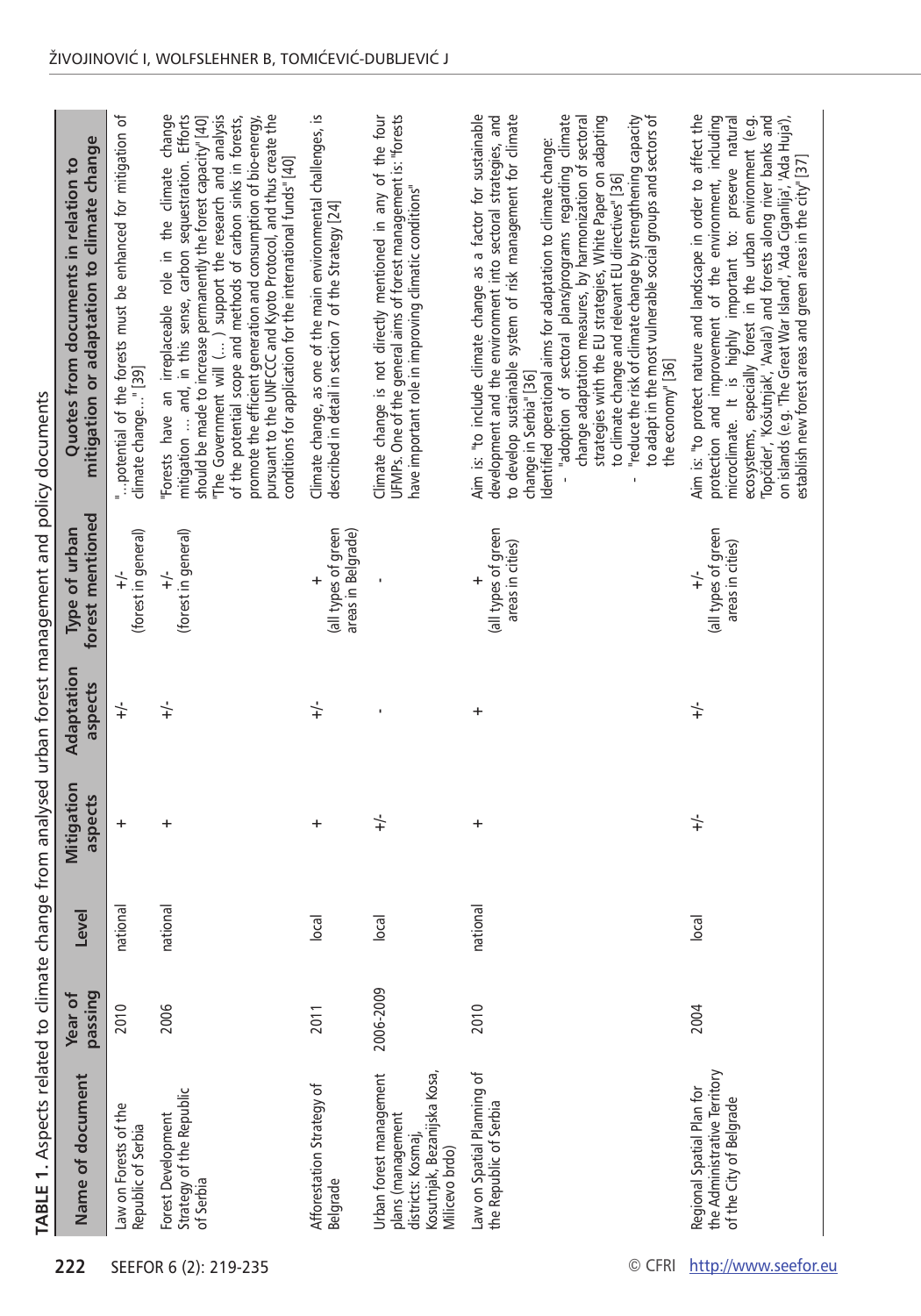| )                                                                                         |
|-------------------------------------------------------------------------------------------|
|                                                                                           |
|                                                                                           |
|                                                                                           |
|                                                                                           |
|                                                                                           |
|                                                                                           |
|                                                                                           |
|                                                                                           |
| $\vdots$                                                                                  |
| $\vdots$<br>d                                                                             |
|                                                                                           |
| ֠                                                                                         |
|                                                                                           |
|                                                                                           |
|                                                                                           |
|                                                                                           |
|                                                                                           |
|                                                                                           |
| d                                                                                         |
|                                                                                           |
|                                                                                           |
| Ò                                                                                         |
| ׇ֚֬֡                                                                                      |
| ì<br>ì                                                                                    |
|                                                                                           |
|                                                                                           |
|                                                                                           |
| ׇ֚֬֡                                                                                      |
| č                                                                                         |
|                                                                                           |
|                                                                                           |
| ֖֚֚֚֡<br>֧֧֧ׅׅׅ֧֧֧֧ׅ֧ׅ֧֧֪ׅ֧֪֪֪֪֪֪֪֪֪֪֪ׅ֧֚֚֚֚֚֚֚֚֚֚֚֚֚֚֚֚֚֚֚֚֚֚֚֚֚֚֩֡֘֝֝֬֝֬֝֬֜֝֬<br>j<br>t |
|                                                                                           |
| ֖֖֖֖֖֪ׅׅ֪ׅ֪ׅ֪ׅ֖֧֪ׅ֪֪ׅ֪֪֪֪֪֪֪֪֪֪֪֪֪֪֧֚֚֚֚֚֚֚֚֚֚֚֚֚֚֚֚֚֚֚֡֝֝֝֓                              |
| ׇ֚֘֝֕                                                                                     |
| ļ<br>í<br>l                                                                               |
|                                                                                           |
|                                                                                           |
| ֘֒                                                                                        |
|                                                                                           |
| Ó                                                                                         |
|                                                                                           |
| j                                                                                         |
|                                                                                           |
|                                                                                           |
|                                                                                           |
|                                                                                           |
|                                                                                           |
|                                                                                           |
|                                                                                           |
|                                                                                           |
|                                                                                           |
| ֖֖֖֖֖ׅ֧֖֧֚֚֚֚֚֚֚֚֚֚֚֚֚֚֚֚֚֚֚֚֚֚֚֚֚֚֚֚֚֚֡֬֝֓֞֝֓֝֬                                          |
|                                                                                           |
| l                                                                                         |
|                                                                                           |
| )<br>)<br>)                                                                               |
| l                                                                                         |
| ļ                                                                                         |
|                                                                                           |
|                                                                                           |
| :<br>!<br>L<br>ı                                                                          |
|                                                                                           |
| <b>LIBR</b><br>i                                                                          |
| ֧֦֧֦֧֦֧֦֧֦֧֦֧֢֛֦֧֚֬֜֜֡֓֬<br>j                                                             |

|                                                                           |                    |                  |                       |                       |                                   | TABLE 1. Aspects related to climate change from analysed urban forest management and policy documents - countinuation                                                                                                                                                                                                                                                                                                                                                                                                                                                                                                                                                                                                                                                                                                                                                 |
|---------------------------------------------------------------------------|--------------------|------------------|-----------------------|-----------------------|-----------------------------------|-----------------------------------------------------------------------------------------------------------------------------------------------------------------------------------------------------------------------------------------------------------------------------------------------------------------------------------------------------------------------------------------------------------------------------------------------------------------------------------------------------------------------------------------------------------------------------------------------------------------------------------------------------------------------------------------------------------------------------------------------------------------------------------------------------------------------------------------------------------------------|
| Name of document                                                          | passing<br>Year of | Level            | Mitigation<br>aspects | Adaptation<br>aspects | forest mentioned<br>Type of urban | mitigation or adaptation to climate change<br>Quotes from documents in relation to                                                                                                                                                                                                                                                                                                                                                                                                                                                                                                                                                                                                                                                                                                                                                                                    |
| Master Plan of Belgrade<br>2021                                           | 2003               | $ o$ ca $ $      | $\div$                | $\div$                | (green infrastructure)<br>$\div$  | "Unlike many other urban sectors, which are regulated by various<br>have to make a series of regulations to ensure the improvement<br>although it represents the climatic infrastructure, is not supported<br>by any financial or legal mechanisms. In this regard, Belgrade will<br>financial and construction measures, a system of public greenery,<br>of this system" [38]                                                                                                                                                                                                                                                                                                                                                                                                                                                                                        |
| Development Strategy of<br>the Republic of Serbia<br>National Sustainable | 2008               | national         | +                     | +                     | $\div$                            | inventory of GHGs emissions; the lack of strategic documents<br>emissions, with the regulations of EU". Therefore, the main aims<br>related to climate change; inconsistent legislation, relating to<br>The main problems that are identified are: "absence of a national                                                                                                                                                                                                                                                                                                                                                                                                                                                                                                                                                                                             |
|                                                                           |                    |                  |                       |                       |                                   | harmonization of national regulations in the field of climate<br>adaptation of existing institutions in relation to the needs<br>transport, agriculture and forestry, utility and housing<br>for active implementation of climate protection policy and<br>business policy of climate protection and compliance with<br>adaptation of business entities in the energy, industry,<br>fulfilment of obligations under international agreements;<br>change and ozone depletion with EU regulations;<br>international agreements;<br>$\mathbf{I}$<br>are:                                                                                                                                                                                                                                                                                                                 |
|                                                                           |                    |                  |                       |                       |                                   | developing an action plan for adaptation to the climate<br>Μ<br>adequate health response system on the effects of global<br>implementation of<br>the design, development and<br>change of all economic sectors;<br>climate change [41]<br>ı<br>$\mathbf{I}$                                                                                                                                                                                                                                                                                                                                                                                                                                                                                                                                                                                                           |
| Development Strategy of<br>the city of Belgrade                           | 2011               | $ _{\text{DCA}}$ | $\div$                | $\div$                | ı                                 | Climate change have been indirectly mentioned throughout the<br>document [42]                                                                                                                                                                                                                                                                                                                                                                                                                                                                                                                                                                                                                                                                                                                                                                                         |
| Tourism Development<br>Strategy of Belgrade                               | 2008               | vec              | +                     | $\div$                | (green infrastructure)<br>$\div$  | and cultural heritage", where "impacts of climate change<br>on natural heritage, and the lack of adequate resources (human<br>Quote related to climate change and green areas: "Climate change<br>infrastructure (alleys and green areas) along all pedestrian paths<br>"reducing the impact of tourist transport on climate change and<br>and financial) for the protection and preservation of heritage" are<br>by conservation of the existing and establishment of new green<br>This problem is almost completely neglected in the past two<br>pollution" [43] and  "protection and valorisation of natural<br>imposes an obligation to improve the microclimate conditions,<br>and cycling routs, wherever possible in the existing urban setting.<br>One of the key challenges for sustainable tourism, are:<br>decades of development" [43]<br>identified [43] |

+ directly addressed; +/- indirectly addressed; - missing

+ directly addressed; +/- indirectly addressed; - missing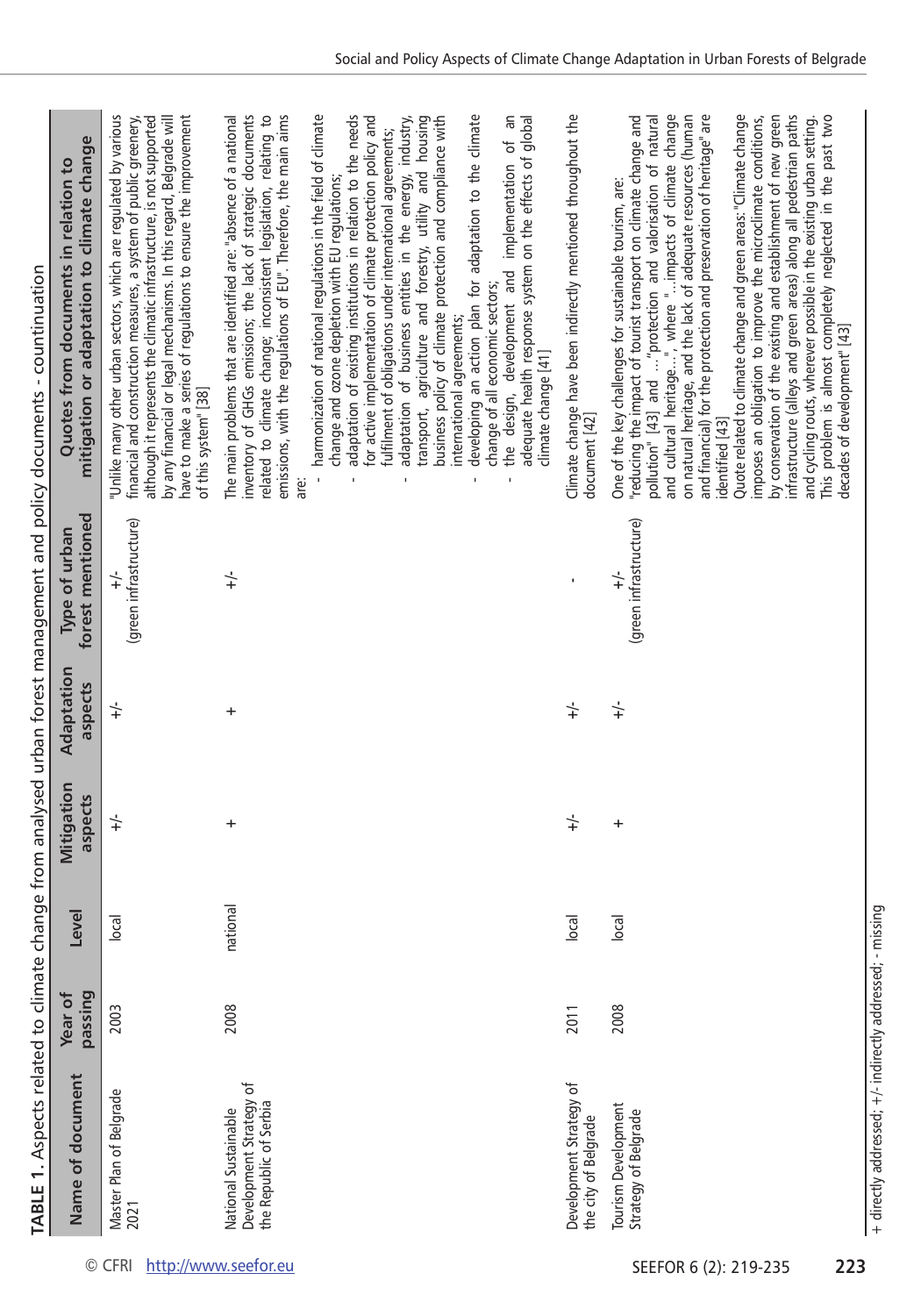confronted with climate change in their work, and how important this issue was to them. The next question raised issues of communication and policy-making and led into specific details of climate change adaptation of urban forests. In the end, main challenges for adaptation processes in urban forests were stressed.

## **Q-Methodology**

The aim of the Q-methodology is to analyse subjectivity in a statistically interpretable form [27]. In this research, the O-methodology surveys were used to extract stakeholders' individual perceptions [28] of climate change adaptation in urban forests of Belgrade, and to differentiate which aspects of adaptation processes are seen as the most important.

They were addressed to a variety of urban forestry stakeholders (urban forest managers, employees in ministries, research organisations, NGOs, etc.), including those targeted in the in-depth interviews. In total 23 respondents from 14 organizations were interviewed (five at local, eight at national and two at regional level). 20 of the Q-surveys were conducted face to face in June 2012, with an average length of 50 minutes. Three additional Q-surveys were completed through an on-line application of the Q-methodology by using Q-Assessor.

The application of the Q-methodology implied formulating statements about climate change adaptation in urban forests based on the in-depth interviews and literature review. After the test phase, a concourse of 48 statements was created. The Q-surveys consisted of respondents sorting 48 statements, based on their subjective point of view, along a scale of  $+4$  (strongly agree) to -4 (strongly disagree) using provided score sheets. The results of these 23 Q-sorts were then analysed using PQMethod 2.33 factor analysis software (available at: http://schmolck. userweb.mwn.de/qmethod/). As a result shared perspectives are identified and described. Each Q-survey was complemented by a brief followup interview, revealing why respondents have agreed/disagreed the most with certain statements [29].

### **Case Study Description**

#### *Research Area: Urban Forests of the City of Belgrade*

Belgrade is the biggest city in the Republic of Serbia by area  $(3,222 \text{ km}^2)$  [30] and population (1.66 million) [31]. In the period from 1948– 2002 the total population of Belgrade has increased by 2.5 times [30, 32], which was followed by significant enlargement of the city [18]. Urbanization has had a major impact on the green areas, many forests had to be cutdown and very little has been done to prevent this situation [33, 34].

Belgrade has in total 35,980.00 ha of forests in the administrative area. The Public Enterprise (PE) 'Serbia Forests' manages 32,322.70 ha of forests, while the Public Utility Company (PUC) 'Greenery Belgrade' manages 610.75 ha of forests and 2,900 ha of other green areas. These two management organizations are the most important at the city level. Other forests are managed by other organizations (water management companies, military, agricultural organizations, churches) according to 10-year management plan approved by the Ministry [33]. Urban forests of Belgrade are mostly small in size, fragmented and scattered [24]. Deciduous tree species prevail (96.2%) [33]. General assessment of the forests in Belgrade shows unfavorable conditions of forests, and the main management goals identified are the conversion of coppice forests into high forests, timely and adequate maintenance of artificially established stands, increasing the share of autochthonous species, and responding to upcoming challenges (e.g. climate change) [24].

#### *Background Information on Climate Change Policy in Serbia*

The assessment of climate change for Serbia by a regional climate model shows that annual temperature is expected to rise from 0.8- 1.1°C (according to A1B scenario) to 3.4-3.8°C (A2 scenario) per decade [23]. Precipitation is projected to decrease by 1% each decade, which will be followed by a decrease in the number of days with snow cover [35].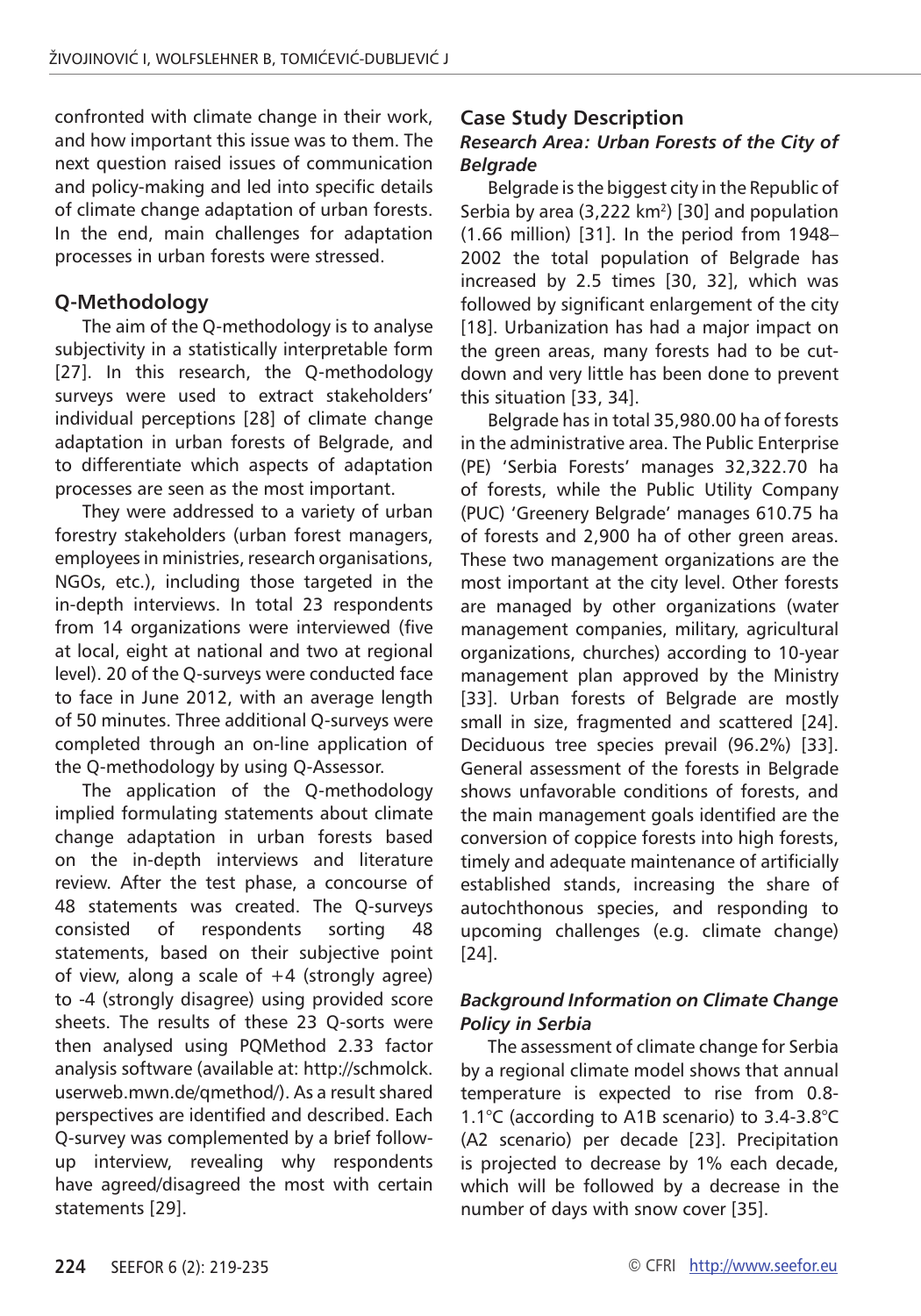In 2001 Serbia became Party to the United Nations Framework Convention on Climate Change (UNFCCC), and in 2008 it ratified the Kyoto Protocol [23], thus focusing mainly on mitigation activities. So far, no climate change adaptation strategy has been developed at any level.

The Ministry of Agriculture and Environmental Protection is a national coordination body for the realisation of the UNFCCC convention. In collaboration with other ministries and governmental bodies (e.g. Republic Hydrometeorological Service, EU Integration Office), Serbia formed a working group for fulfilling obligations ratified by the UNFCCC. The Initial National Communication (INC) to UNFCCC represents one output of this working group and is the first state-of-the-art report in the field of climate change at national level [23].

The development of the INC indicated several obstacles for the effective identification and implementation of climate change adaptation measures. The main problems identified were: (i) a lack of systematic data collection and databases, (ii) a deficient structure of the sector and (iii) a lack of financial and technological capacities. The main goal of the state therefore is to build new and strengthen existing capacities of experts who are involved in (sectoral) policymaking in relation to climate change and the development of the National Action Plan for Adaptation [23].

## **RESULTS**

## **Climate Change Adaptation Aspects in Urban Forest Policy Documents**

Urban forest management in Belgrade is influenced by various national and local policy documents. Content analysis of these policy documents demonstrated week integration of climate change aspects. Climate change mitigation aspects are more prominent compared to adaptation (Table 1).

Of all analysed documents, the Spatial Plan of the Republic of Serbia (2010) is the most

advanced in terms of the integration of climate change issues. A specific chapter focuses on climate change effects in various sectors (e.g. forestry, nature protection) and identifies main problems:

- "Climate data and information used in the planning are developed with application of standard methods and guidelines based on stationarity of climate;
- Low awareness of the need to include climate change as a factor of sustainable development into sectoral strategies, particularly sectors vulnerable to climate change (agriculture, water management, forestry, energy, tourism, health, construction, transportation);
- Lack of adequate support for the implementation of multidisciplinary research programs on climate change, vulnerability and adaptation options;
- Lack of a special state program for solving problems of climate change;
- Limited funds for capacity building (institutional and individual), education, training" [36].

According to the latest Spatial Plan (2010), existing lower level urban planning documents (e.g. Regional Spatial Plan for the Administrative Territory of the City of Belgrade [37] and Master Plan of Belgrade [38]) still require adjustments related to climate change.

The analysed forestry-related policy documents (e.g. Law on Forests [39], Forest Development Strategy [40] and Afforestation Strategy of Belgrade [24]) have generally been harmonised with various international regulations, including climate change regulations. However, content analysis revealed that climate change issues are weakly integrated and mainly appear as general and indirect statements throughout the documents. The Afforestation Strategy of Belgrade (2011) has been the most advanced, primarily by integrating climate change mitigation aspects [24], while the Forest Development Strategy (2006) only briefly introduces these aspects.

Other documents (National Sustainable Development Strategy [41], Development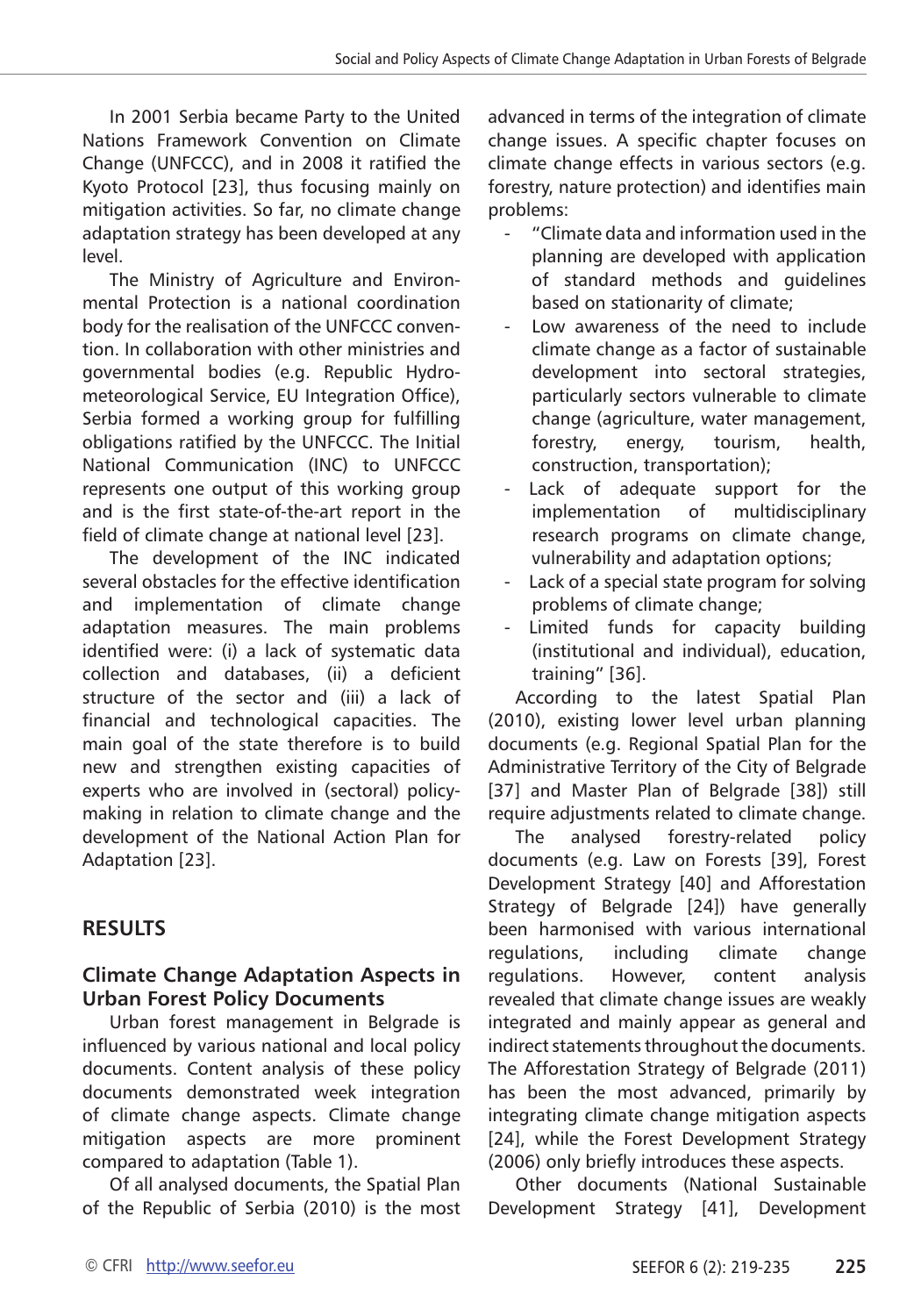Strategy of Belgrade [42] and Tourism Development Strategy of Belgrade [43]) recognise climate change as a future challenge and call for development of thoughtful approaches. The National Sustainable Development Strategy identifies the main problems in this regard (Table 1).

#### **Climate Change Adaptation Aspects in Urban Forest Management Plans**

Four analysed urban forest management plans (UFMPs) were developed for different forest areas (municipalities) and urban forest types (urban and peri-urban forests), managed by PE "Serbia Forests" or PUC "Greenery Belgrade". In all four UFMPs climate change mitigation and adaptation aspects were not directly covered and related terms were not used<sup>1</sup>. Implications could only be found in the description of general aims of forest management, such as "forests have an important role in improving climatic conditions" or "forests have positive impacts on the environment". Parts of the UFMPs describing climate conditions in Belgrade are abundant with information of all climate parameters (e.g. annual average air temperature, minimal/ maximal annual temperature/precipitation), but future impacts of climate change are not mentioned (Table 1).

## **Urban Forest Stakeholders' Perception towards Climate Change Adaptation**

The results obtained by the in-depth interviews and Q-methodology offer insights into the current state of urban forest management and policy regarding climate change. We therefore interlink the findings from both sources of information, as they complement and explain each other (detailed findings from each method are presented in Table 2 and 3).

The application of the Q-methodology in this study revealed three shared perspectives regarding climate change adaptation in urban forests, which are named: 'sceptics', 'management-oriented perspective' and 'general-awareness perspective' [29].

'Sceptics' do no perceive climate change as a challenge. They hold the opinion that climate variations are normal and that there is a lack of data and evidence on existing change at the local level. This perspective reveals a very low level of awareness and communication regarding climate change, both inside and between various urban forestry organisations. Moreover, sceptics are of an opinion that urban forests will naturally adjust to future climate variability. They perceive other problems as more important (e.g. economic crises, governance issues, lack of information and technical assistance). However, it can be said that this perception is not so rigid, as more scientific evidence regarding climate change impact and information would be needed for this group to change opinion (follow-up interviews).

The two other perspectives are aware of challenges posed by climate change, and both selected statements regarding importance of education, public awareness, individual and collective actions in tackling climate change as important. However, they are also revealing different standpoints.

The 'management-oriented perspective' is aware of concrete needs related to improvement of urban forest management in the light of climate change (e.g. introduction of monitoring and modeling tools, obtaining more funds for research, improving legislation). The in-depth interviews revealed that urban forests vulnerability to climate change was noticed in the last ten years in practice (Table 3), but was not addressed in management plans. Vulnerabilities are seen through: (i) lower physiological state of trees due to frequent droughts/water stress, (ii) more frequent weather accidents, (iii) changes

<sup>1</sup> we use following terms in Serbian: *klimatske promene* (climate change), *ublažavanje klimatskih promena* (climate change mitigation), *prilagođavanje klimatskim promenama* (climate change adaptation), *osetljivost/ranjivost na klimatske promene* (vulnerability to climate change), *uticaj klimatskih promena* (impact of climate change)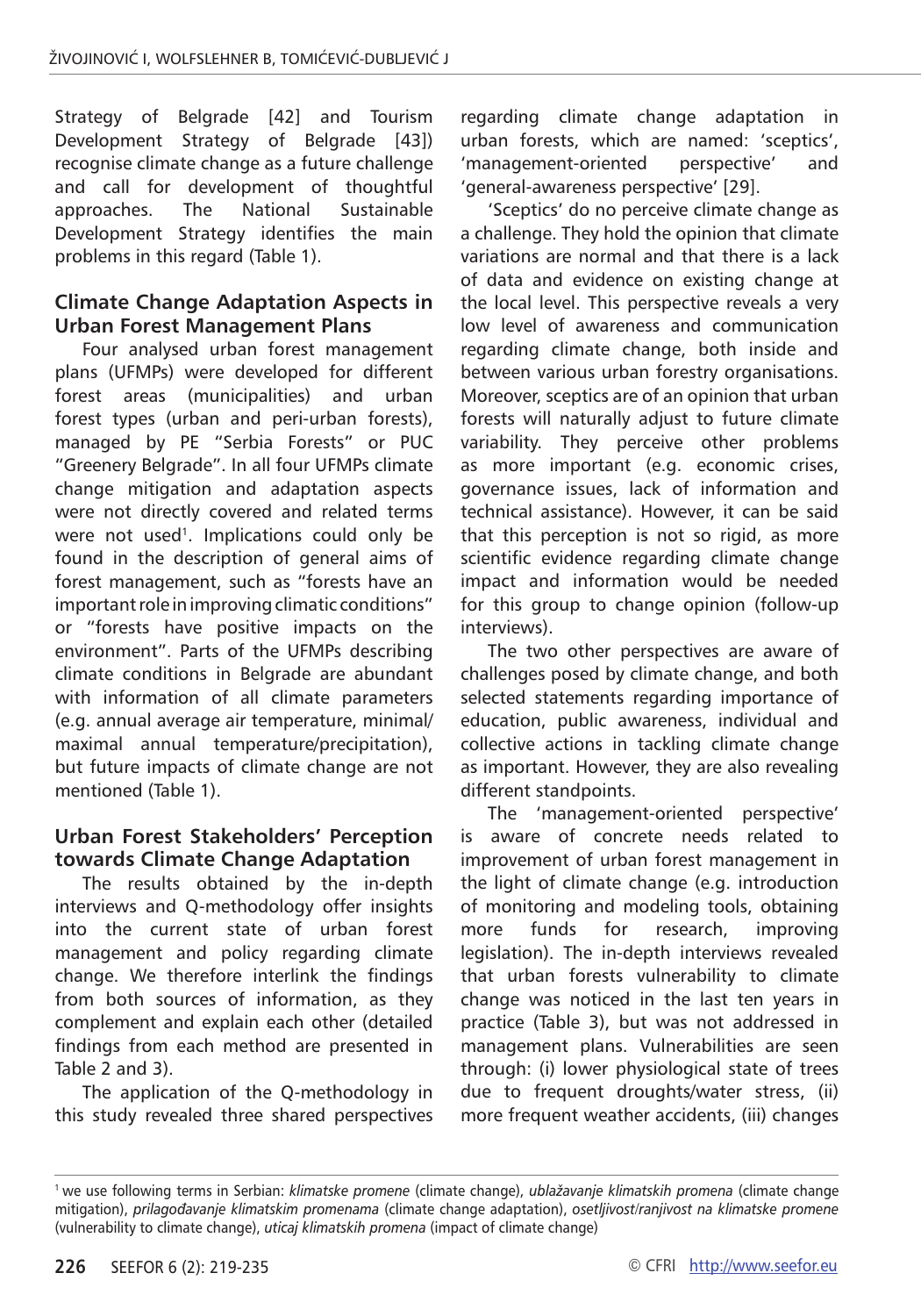| No.          | <b>Statement</b>                                                                                                                                                | <b>Sceptics</b> | Management-<br>oriented<br>perspective | General-<br>awareness<br>perspective |
|--------------|-----------------------------------------------------------------------------------------------------------------------------------------------------------------|-----------------|----------------------------------------|--------------------------------------|
|              |                                                                                                                                                                 |                 | Normalized factor scores               |                                      |
| $\mathbf{1}$ | Introducing monitoring system and modelling tools<br>for forest management will be of great importance for<br>adaptation to climate change.                     | $\mathbf{1}$    | 4                                      | 2                                    |
| 2            | The establishment and development of a dialogue about<br>climate change adaptation among various actors is highly<br>important for management of urban forests. | $-2$            | 3                                      | 0                                    |
| 3            | Scientific knowledge about adaptation of urban forests<br>to climate change would help in the adaptation process.                                               | 4               | $\mathbf{1}$                           | 4                                    |
| 4            | Public institutional money is needed to deal with the<br>adaptation of urban forests to climate change.                                                         | 0               | 2                                      | 1                                    |
| 5            | The protection of biodiversity and forest habitats will<br>depend on how well we adapt forests to climate change.                                               | $-1$            | 1                                      | 1                                    |
| 6            | Adaptation of urban forests to climate change is<br>important for preserving forests for future generations.                                                    | 2               | 3                                      | 2                                    |
| 7            | Management of urban forests should adapt to more<br>frequent natural disasters that are consequences of<br>climate change.                                      | -4              | $-1$                                   | 1                                    |
| 8            | Public awareness about climate change is already high;<br>there is no need for more educational programs and<br>trainings.                                      | $-2$            | -4                                     | -3                                   |
| 9            | Climate change adaptation actions in urban forests are<br>costly; it does not make sense to invest in them.                                                     | 3               | -4                                     | -4                                   |
| 10           | Selection of climate-resilient species in urban forests<br>management is needed for urban forests adaptation to<br>climate change.                              | $-2$            | 0                                      | 2                                    |
| 11           | Popularization of climate change topic can be done<br>through greater involvement of experts.                                                                   | 2               | 1                                      | 1                                    |
| 12           | Taking into account adaptation to climate change in<br>urban planning will help the process of adaptation.                                                      | $-1$            | 3                                      | 3                                    |
| 13           | Lack of interest of urban forestry actors toward climate<br>change will not influence adaptation process.                                                       | 0               | -2                                     | -2                                   |
| 14           | We should aim at planting as many species as possible in<br>order to make forests resilient to climate change.                                                  | -3              | $-1$                                   | 0                                    |
| 15           | Climate change adaptation actions in urban forests are<br>not needed because forests will naturally adjust to future<br>climate variability.                    | 4               | -2                                     | -3                                   |
| 16           | Education of employees in urban forestry in climate<br>change is needed for adaptation process.                                                                 | $-2$            | 1                                      | 2                                    |
| 17           | Employees in forestry are informed about climate<br>change only through informal sources (e.g. internet,<br>newspapers).                                        | $-1$            | -2                                     | $-1$                                 |
| 18           | Actions aimed at reduction of impacts of climate change<br>are expensive for companies and enterprises.                                                         | 1               | -2                                     | -2                                   |
| 19           | Forest management enterprises and agencies should<br>make main decisions in adaptation of urban forests to<br>climate change.                                   | 1               | 0                                      | -4                                   |
| 20           | Stronger political leadership would be of great importance<br>in initiating climate change adaptation actions.                                                  | -4              | 2                                      | 2                                    |
| 21           | Local authorities should play a crucial role in developing<br>climate change adaptation strategies in various sectors.                                          | -3              | 0                                      | $-1$                                 |

| <b>TABLE 2.</b> List of statements used in Q-methodology with normalized factor scores for each |  |
|-------------------------------------------------------------------------------------------------|--|
| statement and perspective [29]                                                                  |  |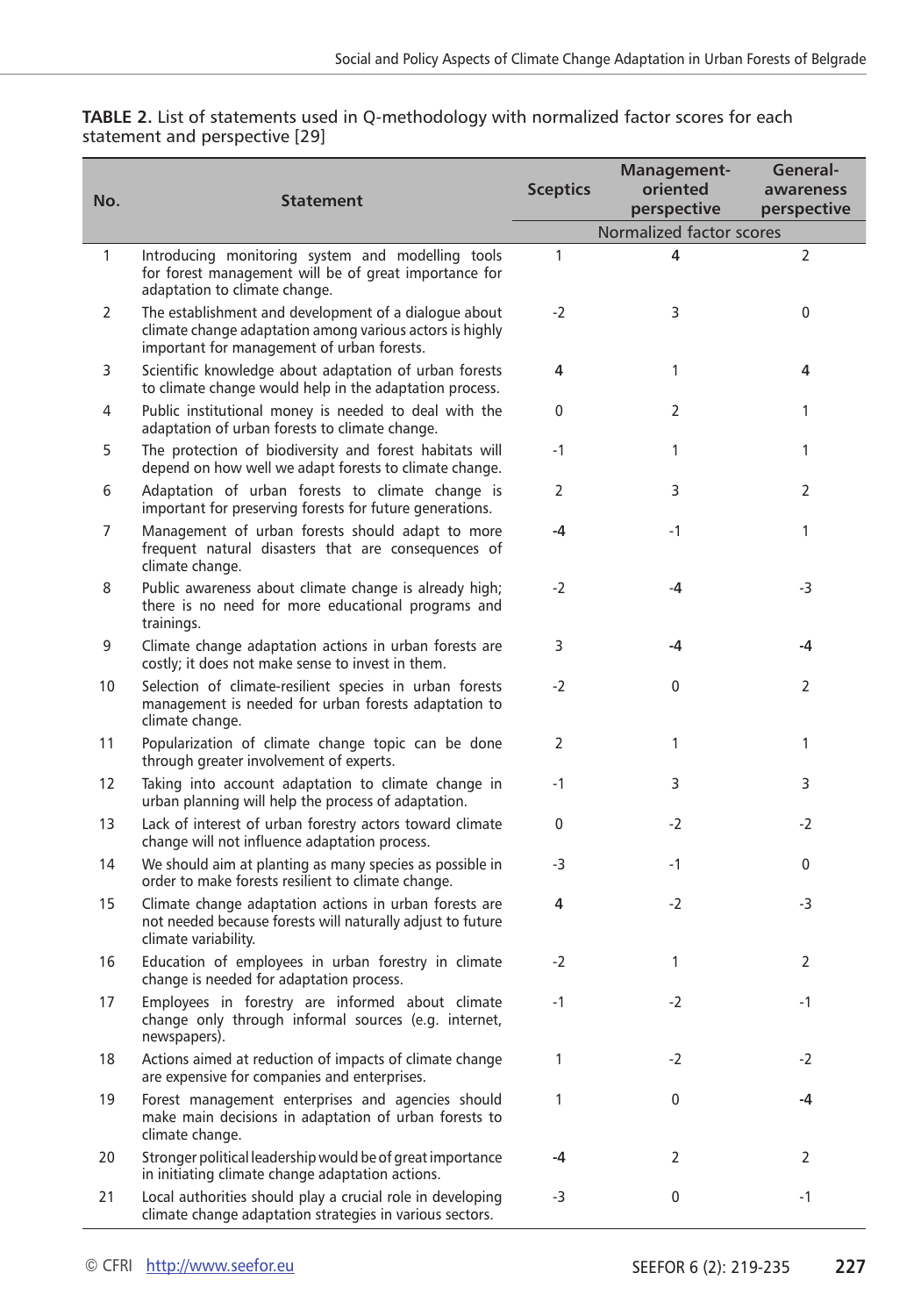| No. | <b>Statement</b>                                                                                                                                | <b>Sceptics</b> | Management-<br>oriented<br>perspective | General-<br>awareness<br>perspective |
|-----|-------------------------------------------------------------------------------------------------------------------------------------------------|-----------------|----------------------------------------|--------------------------------------|
|     |                                                                                                                                                 |                 | Normalized factor scores               |                                      |
| 22  | More funds from national funds should be secured for<br>doing research on climate change adaptation.                                            | $\mathbf{1}$    | 4                                      | 4                                    |
| 23  | Companies and enterprises need to consider climate<br>change in all their activities (corporate responsibility).                                | $\overline{2}$  | 2                                      | 4                                    |
| 24  | We need legislation that addresses climate change<br>adaptation in urban areas.                                                                 | $-1$            | 4                                      | $\mathbf{0}$                         |
| 25  | There are many other problems in the city than climate<br>change adaptation which should be solved.                                             | 3               | $-1$                                   | 1                                    |
| 26  | Natural forests are best suited to adaption for climate<br>change.                                                                              | 2               | 0                                      | $-2$                                 |
| 27  | It is already too late to do anything, as any action to<br>adapt urban forests to climate change will take a long<br>time to produce an effect. | 0               | -3                                     | -4                                   |
| 28  | Everybody has to contribute to tackling climate change<br>through individual actions.                                                           | 2               | $\mathbf{1}$                           | 2                                    |
| 29  | Water supply will be endangered if nothing is done about<br>adaptation of urban forests to climate change.                                      | $-2$            | 0                                      | 0                                    |
| 30  | Failure to address climate change is the fault of political<br>leaders.                                                                         | $-2$            | $\mathbf{0}$                           | $\mathbf{0}$                         |
| 31  | As effect of climate change we have more trees that are<br>drying now in urban forests.                                                         | $-1$            | $\mathbf{1}$                           | 1                                    |
| 32  | Climate variation is normal, so we cannot say that there<br>is global climate change.                                                           | 4               | $-1$                                   | -3                                   |
| 33  | In future invasive species will become a big problem due<br>to climate change.                                                                  | -3              | 3                                      | $-1$                                 |
| 34  | Adapting forests to climate change should be done<br>because of sustainable development of the city.                                            | 0               | -2                                     | -3                                   |
| 35  | There is not enough information to say definitely that<br>climate change exists.                                                                | 2               | $-2$                                   | $-2$                                 |
| 36  | Climate change adaptation in urban forests will not help<br>in regulation of city microclimate.                                                 | $-1$            | -3                                     | $-2$                                 |
| 37  | Urban scale and local adaptations are not important part<br>of national and international policy agenda of climate<br>change.                   | 0               | -3                                     | $-2$                                 |
| 38  | Only when negative effects of climate change become<br>evident, it will be acted in finding a resolution.                                       | 0               | 0                                      | 0                                    |
| 39  | Non-native (alochtone) species in urban forests are<br>not negatively influenced as a consequence of climate<br>change.                         | $-1$            | $-1$                                   | $-1$                                 |
| 40  | Media is insufficiently covering climate change.                                                                                                | 0               | 1                                      | 1                                    |
| 41  | Urban forest management has other priorities then<br>climate change adaptation.                                                                 | 3               | -1                                     | -1                                   |
| 42  | When schools/universities include climate change in their<br>curriculum, young generations will know what to do in<br>the end.                  | 1               | 2                                      | 3                                    |
| 43  | Climate change adaptation in urban forests is an urgent<br>issue that requires an immediate change of forest<br>management.                     | -4              | 0                                      | 0                                    |
| 44  | Climate change adaptation policy for urban forests<br>should be top-down mandated.                                                              | 1               | 2                                      | 3                                    |

**TABLE 2.** List of statements used in Q-methodology with normalized factor scores for each statement and perspective [29] - continuation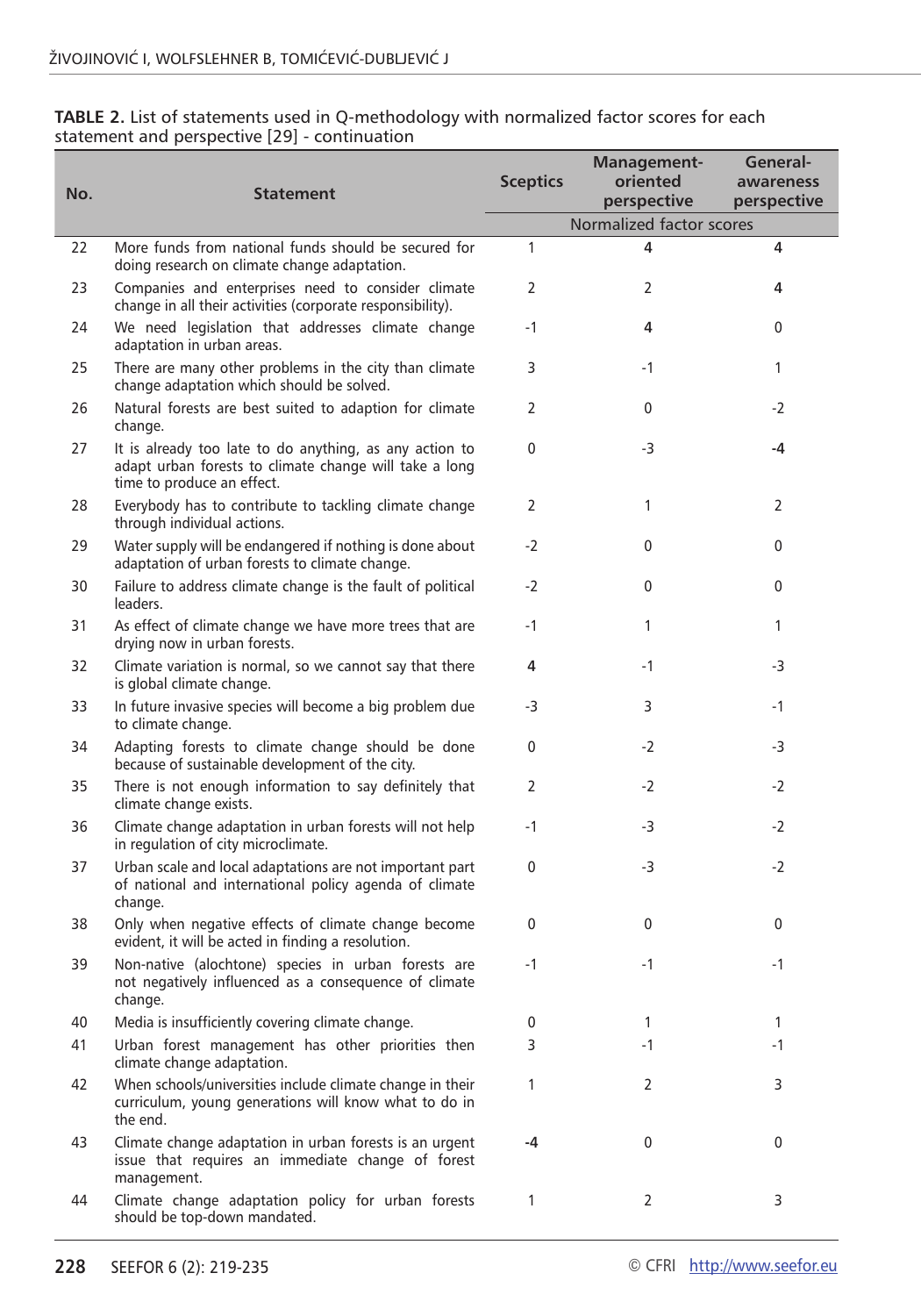| No. | <b>Statement</b>                                                                                                                                                                                 | <b>Sceptics</b>          | Management-<br>oriented<br>perspective | General-<br>awareness<br>perspective |
|-----|--------------------------------------------------------------------------------------------------------------------------------------------------------------------------------------------------|--------------------------|----------------------------------------|--------------------------------------|
|     |                                                                                                                                                                                                  |                          | Normalized factor scores               |                                      |
| 45  | Adaptation to climate change in urban forest will not<br>contribute to minimizing climate change effects if other<br>sectors in the city (e.g. transport, energetic) are not<br>adapted as well. | $\overline{\phantom{a}}$ | $-1$                                   | 3                                    |
| 46  | The cost and effects of climate change adaptation in<br>urban forests need to be calculated before actions are<br>taken.                                                                         |                          | 2                                      | $-1$                                 |
| 47  | The organizations responsible for climate change and<br>other enterprises involved in urban forestry have good<br>communication about climate change.                                            | 0                        | -4                                     | -1                                   |
| 48  | Enforcement and implementation of international<br>agreements on climate change are more important at<br>the global level rather than separately at the national or<br>local level.              | -3                       | $-3$                                   | O                                    |

**TABLE 2.** List of statements used in Q-methodology with normalized factor scores for each statement and perspective [29] - continuation

in forest structure, (iv) changes in forest increment. In social terms, vulnerability is seen through higher use and changed demands toward forests, while in economic terms vulnerability is expected by increased costs of maintenance and introduction of measures related to climate change. The concept of green infrastructure (e.g. forests, parks, green corridors) is identified as important regarding the climate change by some managers, who are trying to introduce this concept into city planning and thus secure higher visibility and importance of urban forests from other sectors (in-depth interview).

The 'general-awareness perspective' values statements which highlight general challenges to climate change as the most important, such as the need for more scientific evidence, better education, more funds for conducting research and improved cross-sectoral cooperation.

One of the main weaknesses, which was stressed in both in-depth and Q-surveys, is the low level of communication and coordination between urban forestry actors. National level organizations responsible for climate change issues and agencies involved in urban forest management (mainly at local level) do not cooperate. Managers stressed that climate change was not set as an important issue at the management level, that possible existing data and findings are not shared and used in management and that communication around the issue is a matter of individual interest (Table 3).

According to 'general-awareness perspective', climate change adaptation policy for urban forests should be top-down mandated by leading national bodies. However, 'Management-oriented perspective' perceives that management bodies, due to their practical knowledge and experience, should be involved in this process as well.

## **DISCUSSION**

Climate change is a serious challenge for future urban forest management in Belgrade. For the last 50 years climatic changes have already been recognised [22]. Forest resources in Belgrade are facing similar problems as other forest resources in the temperate continental zone due to the climate change [17]. The notion of local risks and negative influences of climate change have been recognized in the everyday practice of forest managers, but are not analysed and tackled in future management plans. This means that many of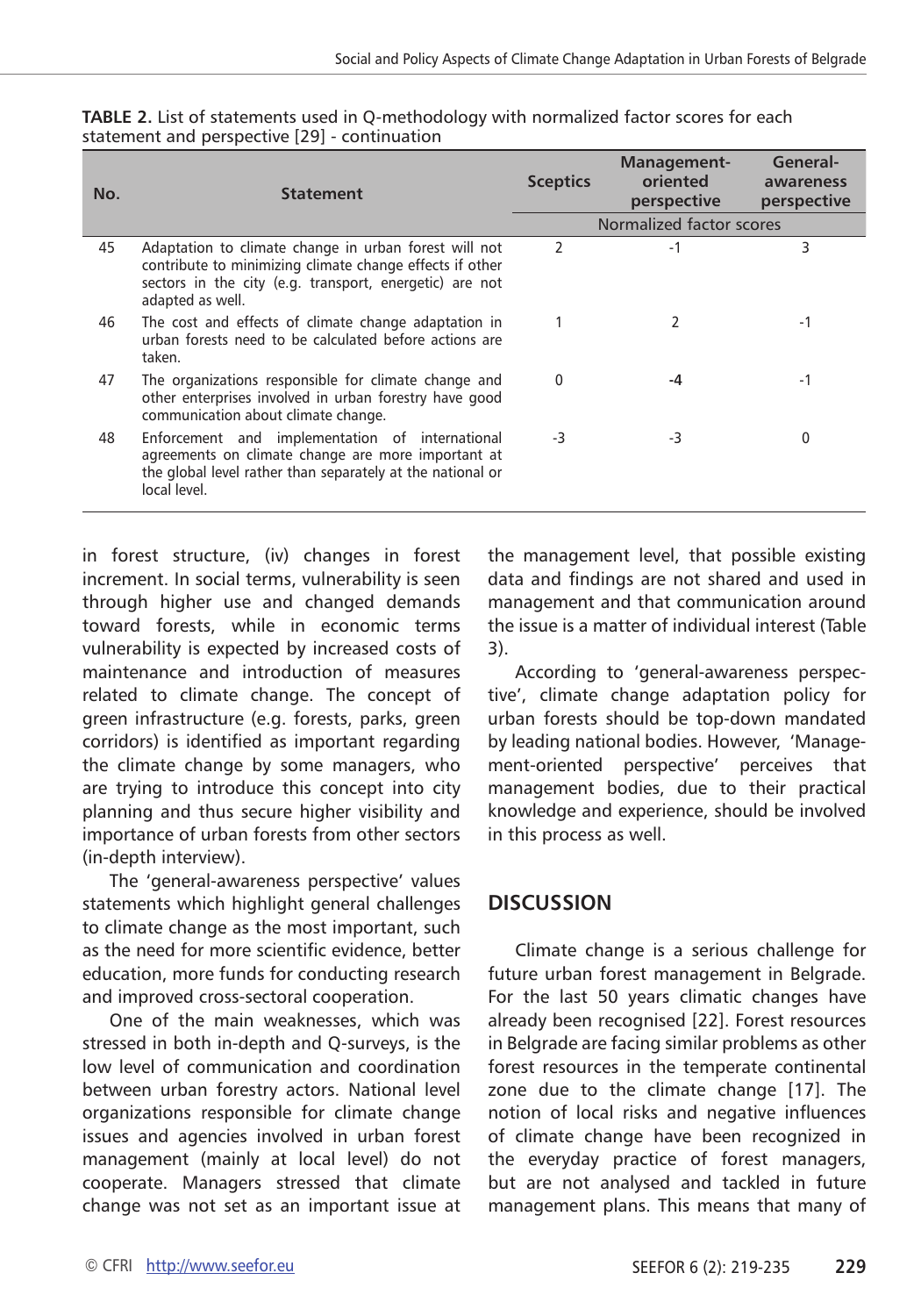| <b>Climate change</b><br>adaptation aspects<br>(related to questions<br>of in-depth<br>interview) | Main aspects identified related to urban forests in Belgrade                                                                                                                                                                                                                                                                                                                                                                                                                                                                                                                                                                                                                                                                                                                                                                                                                                                                                                          |
|---------------------------------------------------------------------------------------------------|-----------------------------------------------------------------------------------------------------------------------------------------------------------------------------------------------------------------------------------------------------------------------------------------------------------------------------------------------------------------------------------------------------------------------------------------------------------------------------------------------------------------------------------------------------------------------------------------------------------------------------------------------------------------------------------------------------------------------------------------------------------------------------------------------------------------------------------------------------------------------------------------------------------------------------------------------------------------------|
| Climate change issue<br>in the work of forest<br>managers                                         | - become a topic of discussion in the last few years<br>-not perceived as a strategic aim of urban forest management<br>-managers are concerned with challenges caused by climate change in everyday<br>practices<br>-some managers were involved in the development of national planning and<br>climate change documents by giving expert opinion in regards to urban forests                                                                                                                                                                                                                                                                                                                                                                                                                                                                                                                                                                                        |
| Importance of climate<br>change in urban forest<br>management                                     | - varies among managers<br>- uncertainty exists due to the lack the data on the local impact<br>-seen as less important challenge than other challenges (e.g. land use conflicts,<br>governance issues, lack of information and technical assistance)<br>- becomes more important because of perceived changes in forest resources,<br>changes in maintenance operation, or in management practices<br>-mitigation measures (e.g. afforestation) have been better understood                                                                                                                                                                                                                                                                                                                                                                                                                                                                                          |
| Policy and legislation<br>regarding climate<br>change issues                                      | - climate change aspects mainly indirectly covered<br>-managers' knowledge about existing national climate change regulatory<br>framework is based only on individual interest<br>-the lack of legislation is one of the biggest constraints for the integration of<br>climate change adaptation measures in management                                                                                                                                                                                                                                                                                                                                                                                                                                                                                                                                                                                                                                               |
| Communication about<br>climate change                                                             | - the level of communication is very low (inside and between various organizations)<br>is happening on individual level<br>-need for information on financial sources and other opportunities that exist at<br>the national level for tackling climate change<br>- internet and grey literature are mostly used as the source of information                                                                                                                                                                                                                                                                                                                                                                                                                                                                                                                                                                                                                          |
| Urban forest<br>contribution to climate<br>change in FMPs                                         | - not specifically described in UFMPs (it is seen as one of the main forest functions)<br>-terminology related to climate change is hardly used<br>-the long-term monitoring data regarding the contribution of urban forest to<br>climate change are missing                                                                                                                                                                                                                                                                                                                                                                                                                                                                                                                                                                                                                                                                                                         |
| Vulnerability of urban<br>forests to climate<br>change                                            | - noticed in the last ten years in Belgrade, but not analysed adequately<br>-database of resulting changes does not exist<br>- in ecological terms the vulnerability of forests is seen through negative effects of<br>drought periods on various tree species, water stress, worse physiological state<br>of trees and more frequent natural disasters<br>-management and maintenance operations have been changed (more frequent<br>irrigation and mowing are needed, planting is done in autumn)<br>- the structure of forests has been changed (coniferous species have been replaced<br>with deciduous; Fagus silvatica L. heavily impacted, invasive tree species have<br>become more frequent in urban areas)<br>- change in forest increment due to long dry periods is noticed<br>- all the changes in management and maintenance operations have been made as<br>a consequence of already experienced negative influences (reactive adaptation<br>measures) |
| Monitoring of climate<br>change impact on<br>urban forests                                        | -monitoring of climate change impact on urban forests has not been done<br>-the necessity for comprehensive monitoring practices was expressed by all<br>managers                                                                                                                                                                                                                                                                                                                                                                                                                                                                                                                                                                                                                                                                                                                                                                                                     |

#### **TABLE 3.** Summary of main aspects revealed through in-depth interviews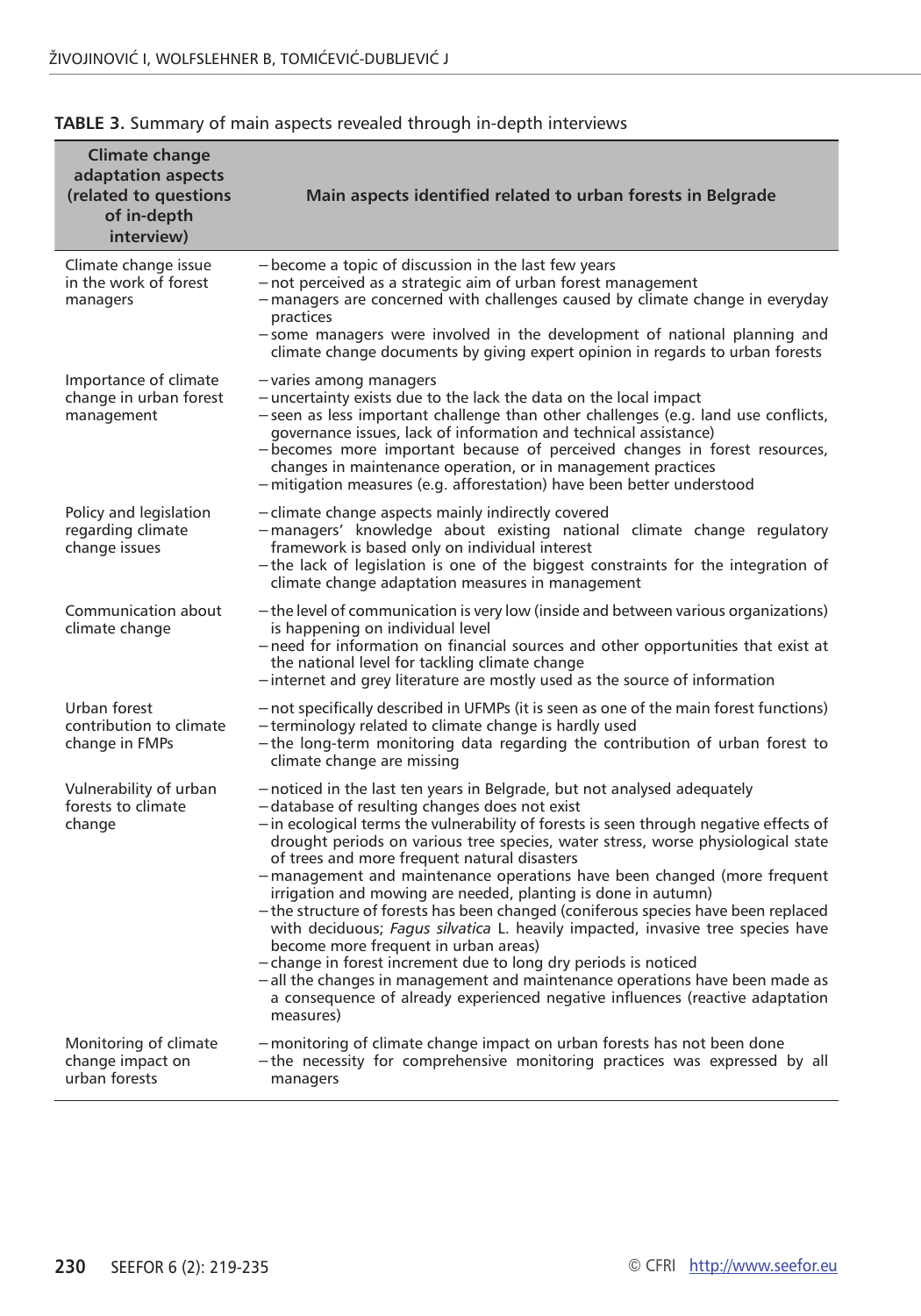| Climate change<br>adaptation aspects<br>(related to questions<br>of in-depth<br>interview) | Main aspects identified related to urban forests in Belgrade                                                                                                                                                                                                                                                                                                                                                                                                                             |
|--------------------------------------------------------------------------------------------|------------------------------------------------------------------------------------------------------------------------------------------------------------------------------------------------------------------------------------------------------------------------------------------------------------------------------------------------------------------------------------------------------------------------------------------------------------------------------------------|
| Climate change<br>adaptation measures in<br>urban forests                                  | -have not been applied as such in urban forest management plans<br>- most urgent and valuable adaptation measures are selection of climate-resilient<br>species, optimizing species mixture, creation of ecological corridors and<br>enhanced forest protection measures<br>- in social and economic terms many actions are identified: adjustment of<br>institutions, inclusion and empowerment of various actors, capacity building of<br>employees in forestry, provision of finances |
| Constraints to climate<br>change adaptation in<br>urban forests                            | -lack of political will and legislation, financial resources, knowledge and skills<br>about climate change<br>-inadequate coordination and communication between urban forestry actors<br>- passiveness of employees<br>-absence of foresight planning in urban forest management<br>-management practices applied currently are very old, and new methods and<br>approaches are needed                                                                                                  |

**TABLE 3.** Summary of main aspects revealed through in-depth interviews - continuation

the currently applied forestry measures are mostly characterized by reactive adaptations [44]. Introducing new measures and tools, as well integrating different tools (species suitability maps, decision support systems) in management, and making them available to a larger community of forest practitioners [45], could improve current urban forestry practice in Belgrade.

Even though, the forest sector in Serbia has been harmonized with international climate change regulations during the last decades, integration of climate change aspects in forest policy and management is still week. Main goal of the Forest Development Strategy (2006) and the Law on Forests (2010) is securing sustainable forest management [39, 40], which provide basis for further improvements and modifications towards the integration of climate change adaptation aspects in urban forest management. The Afforestation Strategy of Belgrade is one example where climate change becomes prominent [24]. Also the significance of urban planning documents for urban forest management has been emphasised. However, frequent changes of the government and legislation in Serbia prevent the adequate implementation of existing

ordinances into urban forest management. Such an instable system of passing legislation is directly connected to limited reactions of lower level governments and management. Harmonization of legally binding planning and management documents is necessary for an appropriate planning of activities.

Current urban forest policy and management in Belgrade is traditionally topdown, dominated by decisions made by the national body and characterized by low levels of communication among actors. Hence, there is need for better communication between actors, as well organization of training sessions and outreach activities for forest professionals [45, 46]. Furthermore, the coordination of activities and interaction of various stakeholders at different levels and from different sectors is needed [7, 47]. Stakeholder's awareness of potential risks needs to be raised to set up conditions for well-informed and timely actions. [45]. Bottom-up initiatives by local actors (e.g. managers) addressing specific local risks to climate change could be valuable. Moreover, interactive discussions on measures [46] and the involvement of various experts (e.g. climate experts, decision scientists, social and communications specialists) are important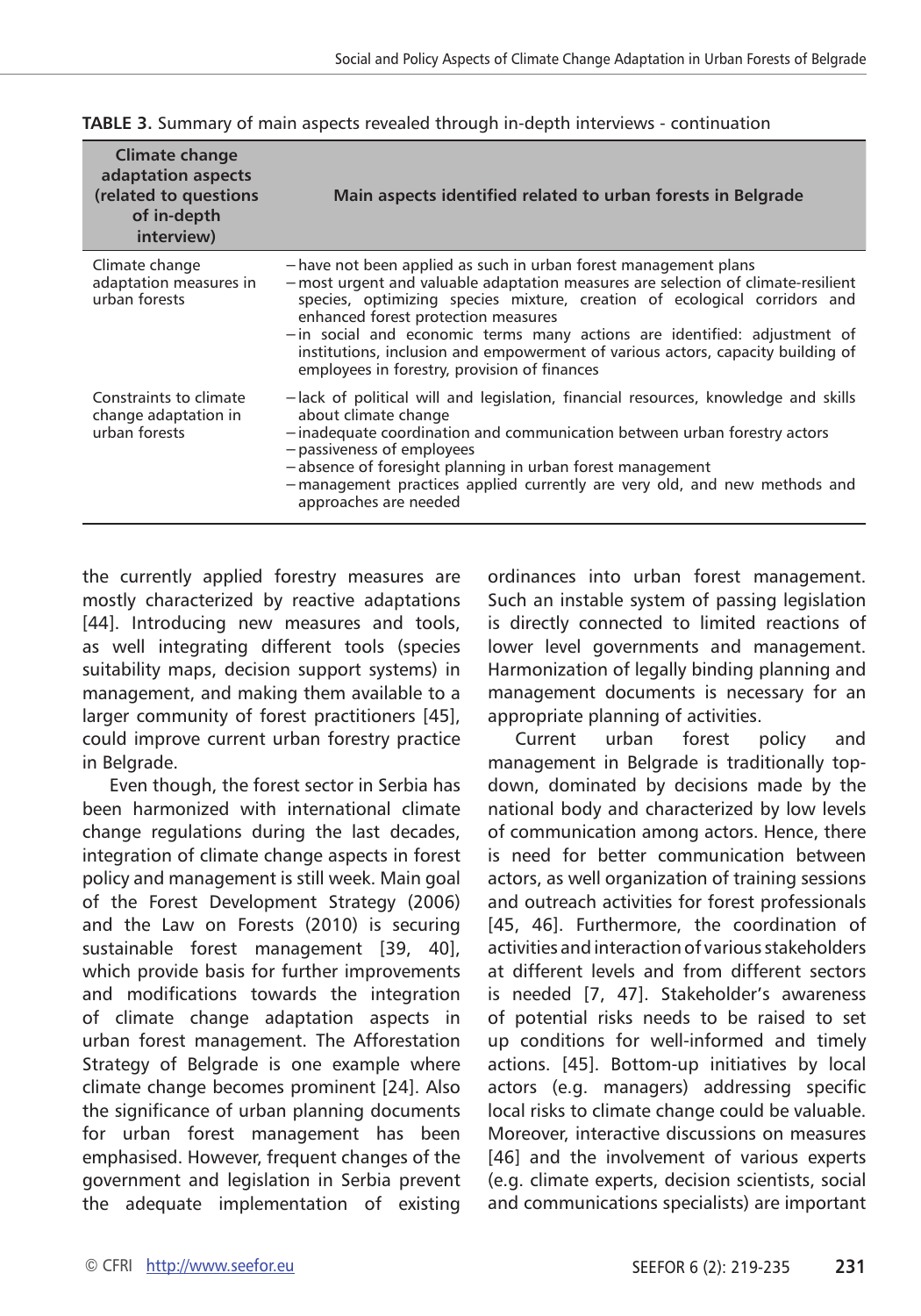as this might lead to better communication and agreement on selected measures and evaluation of trade-offs [20].

Even though many urban forestry stakeholders recognize the importance of climate change, their actual response can be characterized as low and passive. This indeed represents one of the major challenges for climate change adaptation. The presence of sceptics among employees in forestry regarding this issue proves that climate change awareness is still not as high as needed. Hence there is an urgent need in Serbia to raise awareness among experts and improve capacities that are needed for adequate responses, as suggested in other European studies [45, 46]. Empowering decision-makers and citizens is an important step, and can be done through formal education programs but also public service announcements [18].

## **CONCLUSION**

This study gives broad overview of current situation related to climate change adaptation in urban forest management and policy, thus it represents the first analysis on this topic in Serbia. It can serve as a basis for more detailed quantitative and qualitative analysis of specific urban forests and problems imposed by climate change, in both ecological and socio-economic terms, as a result of which more practiceoriented recommendation could be drafted.

At the moment, the integration of climate change adaptation measures in urban forest management in Belgrade is a big challenge dependent on decisions of distinct actors who hold different perceptions. These distinctions of opinions indicate existence of complex urban forestry system, where various needs should be harmonized in order to overcome

existing and forthcoming challenges. Due to this complexity, adaptive forest management is seen as an adequate approach for urban forest management under climate change. Traditional urban forest management with a narrow sector-specific focus, dominated by decisions of few actors, cannot meet the increasing challenges that urban forests face nowadays. In practical terms, adapting urban forests to climate change should aim at reducing their vulnerability to undesirable effects while preserving a full range of ecosystem services. This mainly involves the reduction of urban forest exposure to risk and increased urban forest resilience to disturbances. Adapting socio-economic aspects of urban forestry system are thus necessary, which assume involving various stakeholders and establishing coordination and interaction at all levels, as well as developing necessary policy and management plans and programmes. Furthermore, urban forestry stakeholder's awareness and knowledge of risks imposed by climate change are necessary prerequisite in order to implement adaptation measures. Strengthening research, communication and fostering discussion around climate change, as well as building a stronger network of urban forestry actors, both at the local and national level, are therefore urgently required.

#### **Acknowledgements**

The authors would like to thank all participants that took part in this study. We are grateful to Dr. Götz Kaufmann for special advices regarding the Q-analysis work. We are also thankful to colleagues from the Faculty of Forestry in Belgrade, Dr. Dragan Nonić and Dr. Nenad Petrović, who supported us in the organisation of interviews. We are very grateful to three anonymous reviewers for very valuable and constructive comments.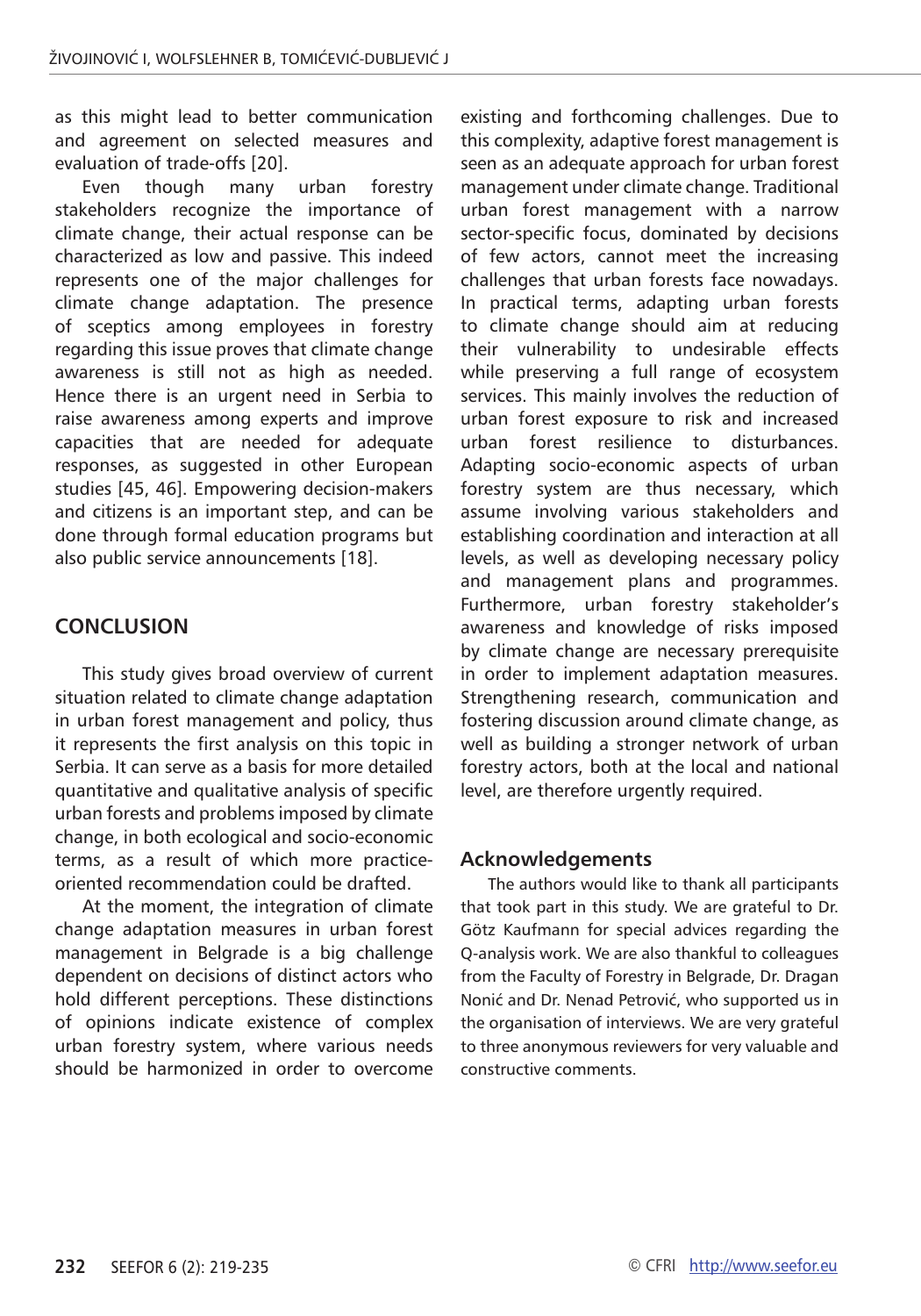## **RefereNces**

- 1. UNITED NATIONS 2014 World Urbanization Prospects: The 2014 Revision, Highlights (ST/ ESA/SER.A/352). United Nations, Department of Economic and Social Affairs, Population Division, New York, NY, USA, 28 p. URL: [http://esa.un.org/](http://esa.un.org/unpd/wup/Highlights/WUP2014-Highlights.pdf) [unpd/wup/Highlights/WUP2014-Highlights.pdf](http://esa.un.org/unpd/wup/Highlights/WUP2014-Highlights.pdf) (27 August 2015)
- 2. SATTERTHWAITE D 2011 How urban societies can adapt to resource shortage and climate change. *Philos T R Soc A* 369 (1942): 1762-1783. DOI: <http://dx.doi.org/10.1098/rsta.2010.0350>
- 3. IPCC 2014 Climate Change 2014 Impacts, Adaptation, and Vulnerability. Part A: Global and Sectoral Aspects. Contribution of Working Group II to the Fifth Assessment Report of the Intergovernmental Panel on Climate Change [Field CB, Barros VR, Dokken DJ, Mach KJ, Mastrandrea MD, Bilir TE, Chatterjee M, Ebi KL, et. Al. (*eds.*)]. Cambridge University Press, Cambridge, United Kingdom and New York, NY, USA, 1132 p
- 4. COMMITTEE OF THE REGIONS OF THE EUROPEAN UNION 2010 Adaptation to Climate Change. Policy instruments for adaptation to climate change in big European cities and metropolitan areas. DOI: <http://dx.doi.org/10.2863/30880>
- 5. GILL SE, HANDLEY JF, ENNOS AR, PAULEIT S 2007 Adapting cities for climate change: The role of the green infrastructure. *Built Environment* 33 (1): 115- 133. DOI:<http://dx.doi.org/10.2148/benv.33.1.115>
- 6. UNITED NATIONS ENVIRONMENT PROGRAMME 2015 Climate Change Mitigation. URL: [http://](http://www.unep.org/climatechange/mitigation/Home/tabid/104335/Default.aspx) [www.unep.org/climatechange/mitigation/Home/](http://www.unep.org/climatechange/mitigation/Home/tabid/104335/Default.aspx) [tabid/104335/Default.aspx](http://www.unep.org/climatechange/mitigation/Home/tabid/104335/Default.aspx) (31 August 2015)
- 7. LAWRENCE A, JOHNSTON M, KONIJNENDIJK CC, VREESE R D 2011 Briefing paper 3: The governance of (peri-) urban forestry in Europe. Workshop on sharing experiences on urban and peri-urban forestry, Brussels, 28 January 2011. URL: [http://](http://ec.europa.eu/agriculture/fore/events/28-01-2011/lawrence_en.pdf) [ec.europa.eu/agriculture/fore/events/28-01-2011/](http://ec.europa.eu/agriculture/fore/events/28-01-2011/lawrence_en.pdf) [lawrence\\_en.pdf](http://ec.europa.eu/agriculture/fore/events/28-01-2011/lawrence_en.pdf) (26 August 2015)
- 8. KONIJNENDIJK CC, RICARD R M, KENNEY A, RANDRUP TB 2006 Defining urban forestry - a comparative perspective of North America and Europe. *Urban For Urban Gree* 4 (3-4): 93-103. DOI: http://dx.doi.org/10.1016/j.ufug.2005.11.003
- 9. WOODALL CW, NOWAK DJ, LIKNES GC, WESTFALL JA 2010 Assessing the potential for urban trees to facilitate forest tree migration in the eastern United States. *Forest Ecol Manag* 259 (8): 1447-1454. DOI: <http://dx.doi.org/10.1016/j.foreco.2010.01.018>
- 10. TYRVÄINEN L, PAULEIT S, SEELAND L, DE VRIES S 2005 Benefits and Uses of Urban Forests and Trees. *In*: Konijnendijk CC, Nilsson K, Randrup TB, Schipperijn J (*eds*) Urban Forests and Trees. Springer, Berlin, Heidelberg, New York, USA, pp 81-114
- 11. NOWAK D 2000 The interaction between urban forests and global climate change. *In*: Abdollahi KK, Ning ZH, Appeaning A (*eds*) Global climate change & the urban forest. Franklin Press Inc., GCRCC, Baton Rouge, LA, USA, pp 31-44
- 12. ORDÓÑEZ C, DUINKER PN, STEENBERG J 2010 Climate Change Mitigation and Adaptation in Urban Forests: A Framework for Sustainable Urban Forest Management. *In*: Book of Abstracts of the 18th Commonwealth Forestry Conference, Edinburgh. Restoring the Commonwealth's Forests: Tackling Climate Change, Edinburgh, Scotland, UK, 28 June - 2 July 2010. URL: [https://](https://treecanada.ca/download_file/view/719/598/595/) [treecanada.ca/download\\_file/view/719/598/595/](https://treecanada.ca/download_file/view/719/598/595/) (26 August 2015)
- 13. SPITTLEHOUSE DL, STEWART RB 2003 Adaptation to climate change in forest management. *BC Journal of Ecosystems and Management* 4 (1): 1-11
- 14. INNES J, JOYCE L A, KELLOMÄKI S, LOUMAN B, OGDEN A, PARROTTA J, THOMPSON I, AYRES M, *et al.* 2009 Management for Adaptation. *In*: Seppälä R, Buck A, Katila P (*eds*) Adaptation of forests and people to climate change - A Global Assessment Report. IUFRO World Series 22, International Union of Forest Research Organizations (IUFRO), Vienna, Austria, pp 135-185
- 15. FAO 2010 Managing forests for climate change. FAO working with countries to tackle climate change through sustainable forest management. Food and Agriculture Organization of the United Nations, Rome, Italy, 20 p. URL: [www.fao.org/](http://www.fao.org/docrep/013/i1960e/i1960e00.pdf) [docrep/013/i1960e/i1960e00.pdf](http://www.fao.org/docrep/013/i1960e/i1960e00.pdf) (27 August 2015)
- 16. ROLOFF A, KORN S, GILLNER S 2009 The climatespecies-matrix to select tree species for urban habitats considering climate change. *Urban For Urban Gree* 8 (4): 295-308. DOI: [http://dx.doi.](http://dx.doi.org/10.1016/j.ufug.2009.08.002) [org/10.1016/j.ufug.2009.08.002](http://dx.doi.org/10.1016/j.ufug.2009.08.002)
- 17. LINDNER M, MAROSCHEK M, NETHERER S, KREMER A, BARBATI A, GARCIA-GONZALO J, SEIDL R, *et al.* 2010 Climate change impacts, adaptive capacity, and vulnerability of European forest ecosystems. *Forest Ecol Manag* 259 (4): 698-709. . DOI: [http://](http://dx.doi.org/10.1016/j.foreco.2009.09.023) [dx.doi.org/10.1016/j.foreco.2009.09.023](http://dx.doi.org/10.1016/j.foreco.2009.09.023)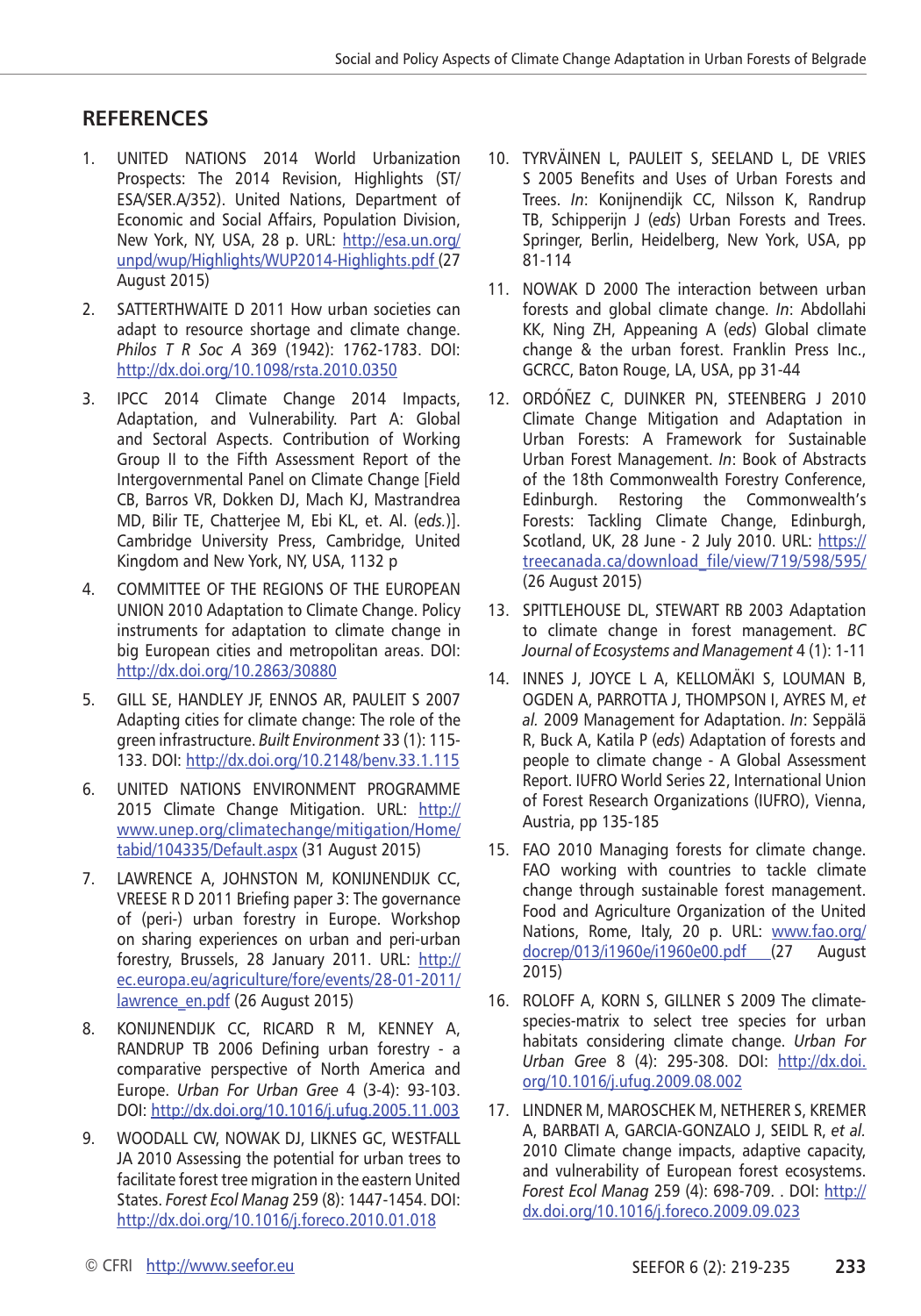- 18. LEISEROWITZ A, BARSTOW D 2010 Education and communication. *In*: Liverman D *et al.* (*eds*) Chapter 8 Informing an Effective Response to Climate Change. Washington, D.C., America's Climate Choices Report, Panel on Informing Effective Decisions and Actions Related to Climate Change, National Academy of Sciences. URL: http:// environment.yale.edu/climate-communication/ article/informing-an-effective-response-to-climatechange (31 August 2015)
- 19. WORLD ECONOMIC FORUM 2013 Global Risk 2013. Eight Edition. World Economic Forum, Geneva, Switzerland, 78 p. URL: [http://www.weforum.](http://www.weforum.org/reports/global-risks-2013-eighth-edition) [org/reports/global-risks-2013-eighth-edition](http://www.weforum.org/reports/global-risks-2013-eighth-edition) (27 August 2015)
- 20. PIDGEON N, FISCHHOFF B 2011 The role of social and decision sciences in communicating uncertain climate risks. Perspective. *Nature Climate Change* (1): 35-41. DOI: [http://dx.doi.org/10.1038/](http://dx.doi.org/10.1038/nclimate1080) [nclimate1080](http://dx.doi.org/10.1038/nclimate1080)
- 21. STUPAR A 2004 (Re)creating the Urban Identity: The Belgrade Metropolitan Region at the Crossroads of the European Integration Flows. 40th ISoCaRP Congress, Geneva, Switzerland. URL: [http://www.](http://www.isocarp.net/Data/case_studies/433.pdf) [isocarp.net/Data/case\\_studies/433.pdf](http://www.isocarp.net/Data/case_studies/433.pdf) (27 August 2015)
- 22. GUDURIĆ I 2013 The perception of decision-makers to climate change adaptation in urban and periurban forests of Belgrade. MSc thesis, University of Natural Resources and Life Sciences (BOKU), Vienna, Austria. 163 p. URL: [https://zidapps.](https://zidapps.boku.ac.at/abstracts/download.php?dataset_id=10285&property_id=107) [boku.ac.at/abstracts/download.php?dataset\\_](https://zidapps.boku.ac.at/abstracts/download.php?dataset_id=10285&property_id=107)  $id = 10285$ &property  $id = 107$  (21 February 2015)
- 23. INC 2010 Initial National Communication of the Republic of Serbia under the United Nations Framework Convention on Climate Change. The Ministry of Environment and Spatial Planning, Belgrade, Serbia. URL: [http://unfccc.int/resource/](http://unfccc.int/resource/docs/natc/srbnc1.pdf) [docs/natc/srbnc1.pdf](http://unfccc.int/resource/docs/natc/srbnc1.pdf) (27 August 2015)
- 24. RATKNIĆ M, VESELINOVIĆ M, RAKONJAC LJ 2009 Afforestation Strategy of Belgrade (*in Serbian*). Institut za Šumarstvo Beograd i Grad Beograd, Sekretarijat za Zaštitu Životne Sredine, 276 p
- 25. YIN RK 1994 Case study research: design and methods. 2nd edition. Sage Publications, Thousand Oaks, CA, USA,, 282 p
- 26. BABBIE E 2010 The Practice of Social Research. Twelfth Edition. Centage Learning, Belmont, CA, USA, 624 p
- 27. BARRY J, PROOPS JLR 1999 Seeking sustainability discourses with Q methodology. *Ecol Econ* 28 (3): 337-345. DOI: [http://dx.doi.org/10.1016/S0921-](http://dx.doi.org/10.1016/S0921-8009(98)00053-6) [8009\(98\)00053-6](http://dx.doi.org/10.1016/S0921-8009(98)00053-6)
- 28. BROWN SR 1980 Political Subjectivity: Applications of Q Methodology in Political Science. Yale University Press, New Haven, CT, USA, 355 p
- 29. ŽIVOJINOVIĆ I, WOLFSLEHNER B 2015 Perceptions of Urban Forestry Stakeholders about Climate Change Adaptation – A Q-Method Application in Serbia. *Urban For Urban Gree* 14 (4): [http://dx.doi.org/10.1016/j.](http://dx.doi.org/10.1016/j.ufug.2015.10.007) [ufug.2015.10.007](http://dx.doi.org/10.1016/j.ufug.2015.10.007)
- 30. VOJKOVIĆ G, MILETIĆ R, MILJANOVIĆ D 2010 Recent Demographic-Economic Processes in the Belgrade Agglomeration. *Bulletin of the Serbian Geographical Society* 90 (1): 215-235. DOI: [http://](http://dx.doi.org/10.2298/gsgd1001215v) [dx.doi.org/10.2298/gsgd1001215v](http://dx.doi.org/10.2298/gsgd1001215v)
- 31. CENSUS ATLAS 2014 Census of Population 2011, Households and Dwellings in the Republic of Serbia. Statistical Office of the Republic of Serbia, Belgrade, Serbia, 125 p. URL: [http://pod2.stat.gov.](http://pod2.stat.gov.rs/ObjavljenePublikacije/Popis2011/Popisni atlas 2011.pdf) [rs/ObjavljenePublikacije/Popis2011/Popisni%20](http://pod2.stat.gov.rs/ObjavljenePublikacije/Popis2011/Popisni atlas 2011.pdf) [atlas%202011.pdf](http://pod2.stat.gov.rs/ObjavljenePublikacije/Popis2011/Popisni atlas 2011.pdf) (26 August 2015)
- 32. HIRT S 2009 Belgrade, Serbia. *Cities* 26 (5): 293-303. DOI:<http://dx.doi.org/10.1016/j.cities.2009.04.001>
- 33. GUDURIĆ I, TOMIĆEVIĆ J, KONIJNENDIJK CC 2011 A comparative perspective of urban forestry in Belgrade, Serbia and Freiburg, Germany. *Urban For Urban Gree* 10 (4): 335-342. DOI: [http://dx.doi.](http://dx.doi.org/10.1016/j.ufug.2011.08.002) [org/10.1016/j.ufug.2011.08.002](http://dx.doi.org/10.1016/j.ufug.2011.08.002)
- 34. STOJOVIĆ D 2011 Belgrade perspective of sustainable development and climate change (*in Serbian*). Planeta print, Belgrade, Serbia, 202 p
- 35. HIDMET 2011 Republic Hydrometeorological Service of Serbia. URL: [http://www.hidmet.gov.rs/](http://www.hidmet.gov.rs/ciril/ipcc/info_ipcc.php) [ciril/ipcc/info\\_ipcc.php](http://www.hidmet.gov.rs/ciril/ipcc/info_ipcc.php) (26 August 2015)
- 36. THE MINISTRY OF SPATIAL PLANNING, CIVIL ENGINEERING AND ECOLOGY 2010 The Law of Spatial Plan of the Republic of Serbia 2010-2020 (*in Serbian*). *Official Gazette* 88/10, Belgrade, Serbia. URL: [http://195.222.96.93//media/zakoni/](http://195.222.96.93//media/zakoni/Zakon_o_prostornom_planu_RS-cir.pdf) [Zakon\\_o\\_prostornom\\_planu\\_RS-cir.pdf](http://195.222.96.93//media/zakoni/Zakon_o_prostornom_planu_RS-cir.pdf) (26 August 2015)
- 37. THE MINISTRY OF SPATIAL PLANNING, CIVIL ENGINEERING AND ECOLOGY 2004 Regional Spatial Plan for the Administrative Territory of the City of Belgrade (*in Serbian*). *Official Gazette*  10/04, Belgrade, Serbia. URL: [http://www.](http://www.urbel.com/urbel_novi/default.aspx?ID=uzb_ProstorniPlanovi&LN=SRL) [urbel.com/urbel\\_novi/default.aspx?ID=uzb\\_](http://www.urbel.com/urbel_novi/default.aspx?ID=uzb_ProstorniPlanovi&LN=SRL) [ProstorniPlanovi&LN=SRL](http://www.urbel.com/urbel_novi/default.aspx?ID=uzb_ProstorniPlanovi&LN=SRL) (26 August 2015)